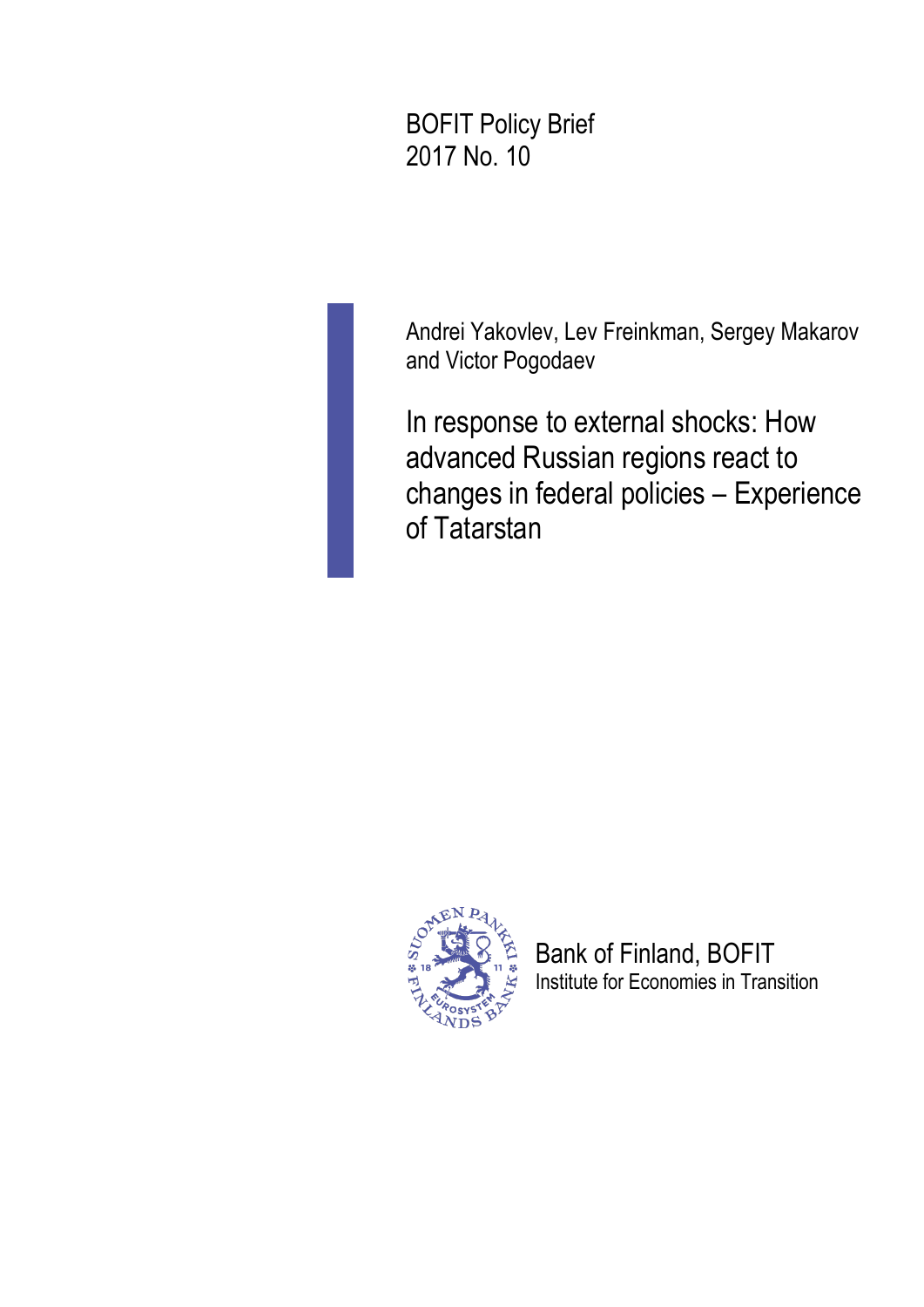BOFIT Policy Brief Editor-in-Chief Juuso Kaaresvirta

BOFIT Policy Brief 10/2017 21 December 2017

Andrei Yakovlev, Lev Freinkman, Sergey Makarov and Victor Pogodaev: In response to external shocks: How advanced Russian regions react to changes in federal policies – Experience of Tatarstan

ISSN 2342-205X (online)

Bank of Finland BOFIT – Institute for Economies in Transition

PO Box 160 FIN-00101 Helsinki

Phone: +358 9 183 2268

Email: bofit@bof.fi Website: www.bofit.fi/en

The opinions expressed in this paper are those of the authors and do not necessarily reflect the views of the Bank of Finland.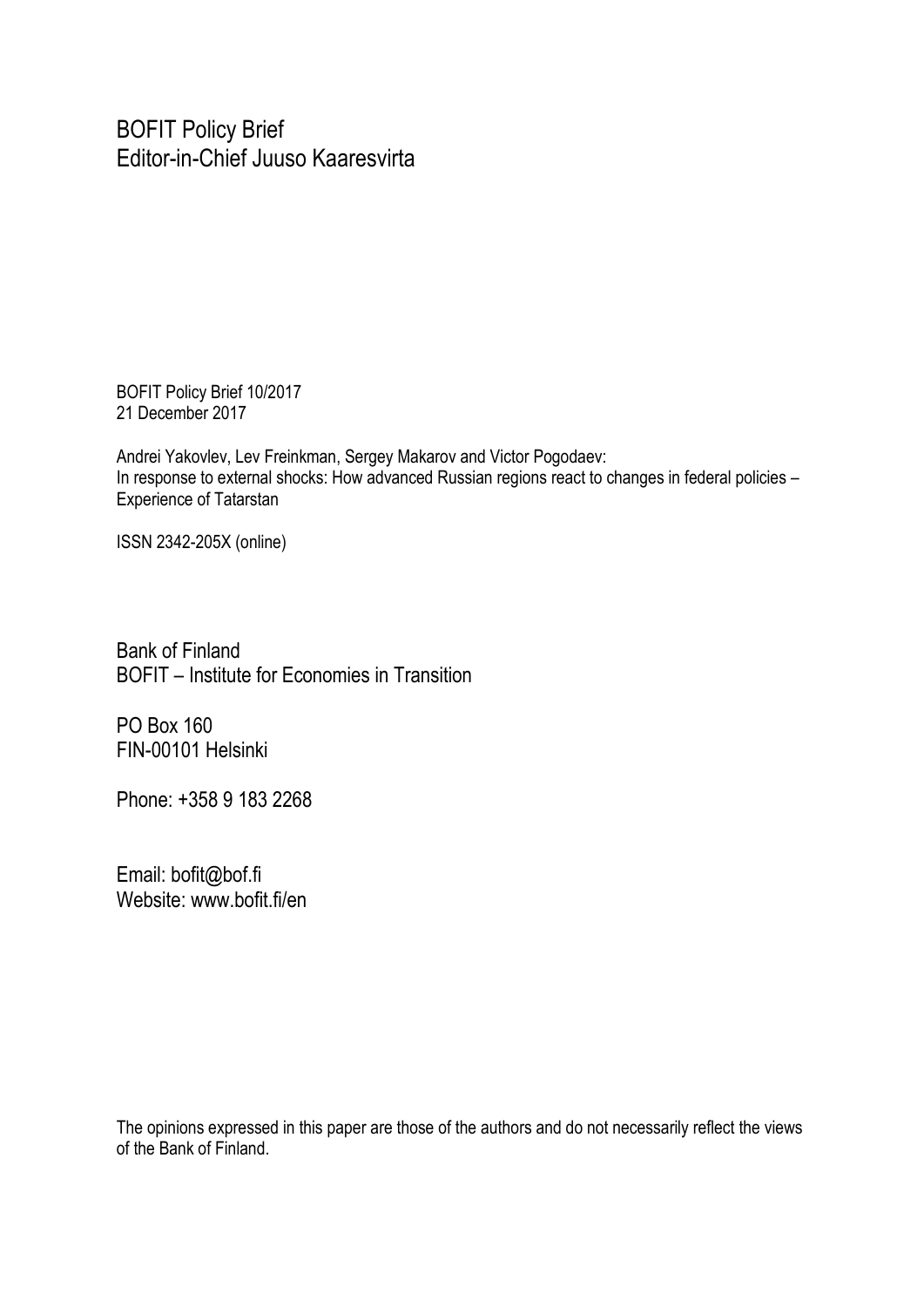# **Contents**

| 2. Key determinants of Tatarstan's economic development: Main findings from the previous studies |  |
|--------------------------------------------------------------------------------------------------|--|
|                                                                                                  |  |
| 4. Peculiarities of the RT developmental model and their evolution over time                     |  |
| 5. What made possible the elite consensus in Tatarstan and what are its manifestations? 16       |  |
|                                                                                                  |  |
|                                                                                                  |  |
|                                                                                                  |  |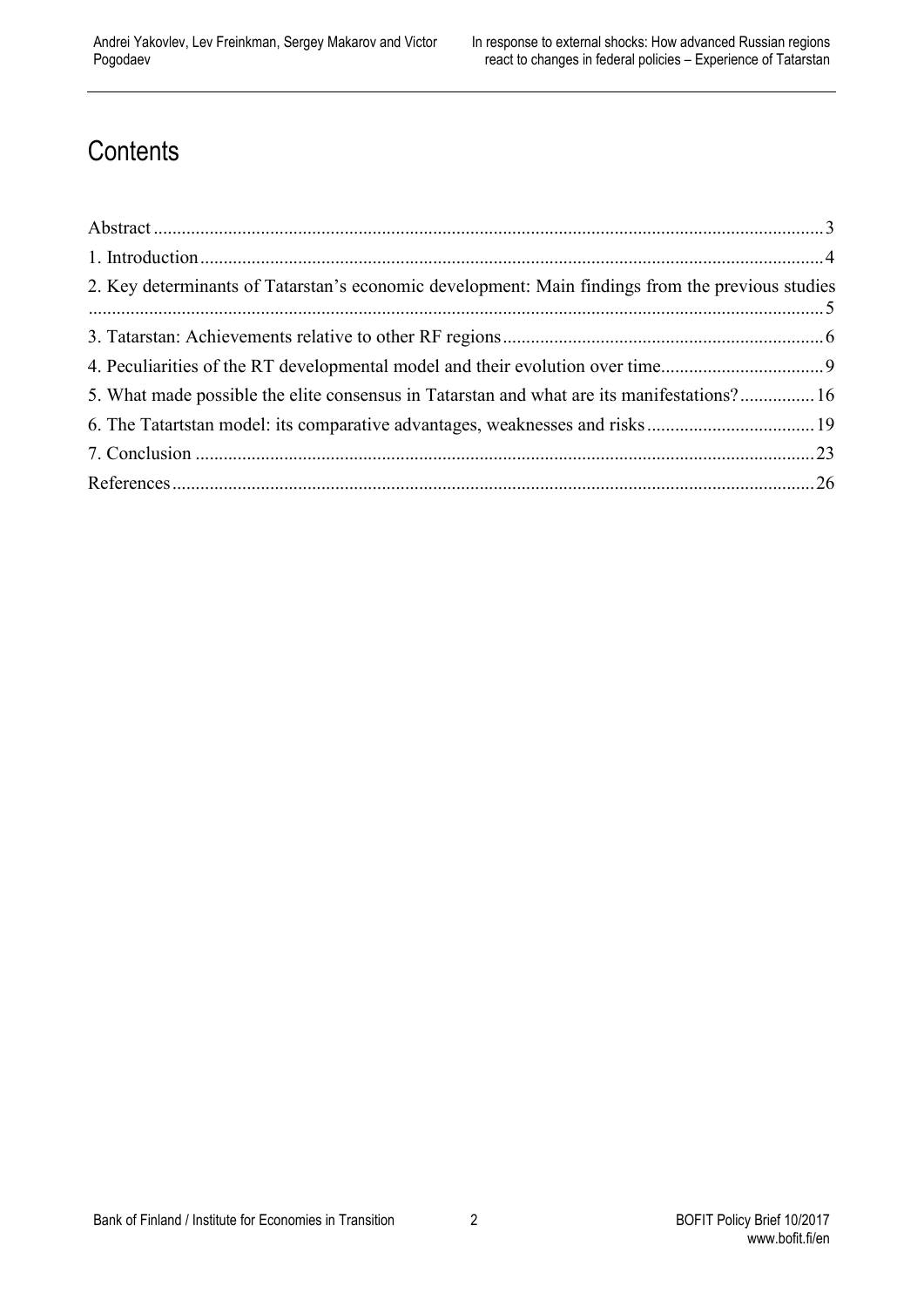Andrei Yakovlev (Higher School of Economics, Moscow) Lev Freinkman (Higher School of Economics, Moscow) Sergey Makarov (Higher School of Economics, Moscow) Victor Pogodaev (Higher School of Economics, Moscow)

### In response to external shocks: How advanced Russian regions react to changes in federal policies – Experience of Tatarstan[1](#page-3-1)

### <span id="page-3-0"></span>Abstract

Tight budget constraints confronting the Russian authorities since the 2008 crisis urge the federal government to adjust the traditional system of its relations with the regions. The paper presents the case of the Republic of Tatarstan (RT) to analyze potential regions' response to the emerging, considerably harsher "rules of the game." Our main conclusion is that Tatarstan and other stronger Russian regions can take advantage of the current crisis for transitioning to a new economic development model resembling developmental states in Southeast Asia. This conclusion draws on analysis of the strategies recently implemented by the RT elites in response to external shocks the republic had to cope with in the post-Soviet period. Special focus is on identifying key factors that helped the republic successfully tackle the previous shocks, such as effective mechanisms of aligning the interests of the main regional elite groups and forming a consensus regarding the republican developmental priorities and the instruments for their attainment. The actual prospects for the formation of a developmental state model in Tatarstan will depend upon the success of the current regional elite in finding a consolidated response to new challenges facing the republic in recent years, as well as the constructiveness of the federal policy towards the regions. One of specific obstacles for Tatarstan to follow on Asian experience of catching up relates to a need to accelerate opening up of the regional economy for new, domestic and foreign, players.

Keywords: elite consolidation, regional development, developmental state, catching-up developmental model, Tatarstan, Russia

JEL codes: O25, O43, P25, P35, R58

<span id="page-3-1"></span><sup>&</sup>lt;sup>1</sup> The article was prepared within the framework of the Basic Research Program at the National Research University Higher School of Economics (HSE) in 2016-2017. The authors express their acknowledgements to experts from the Leontief Center, representatives of the Presidential Administration of the Republic of Tatarstan, participants in the IIMS seminar (April 2017), ICSID conference (June 2017) and the 2nd World Congress of Comparative Economics (June 2017) for their comments on the previous drafts of this paper.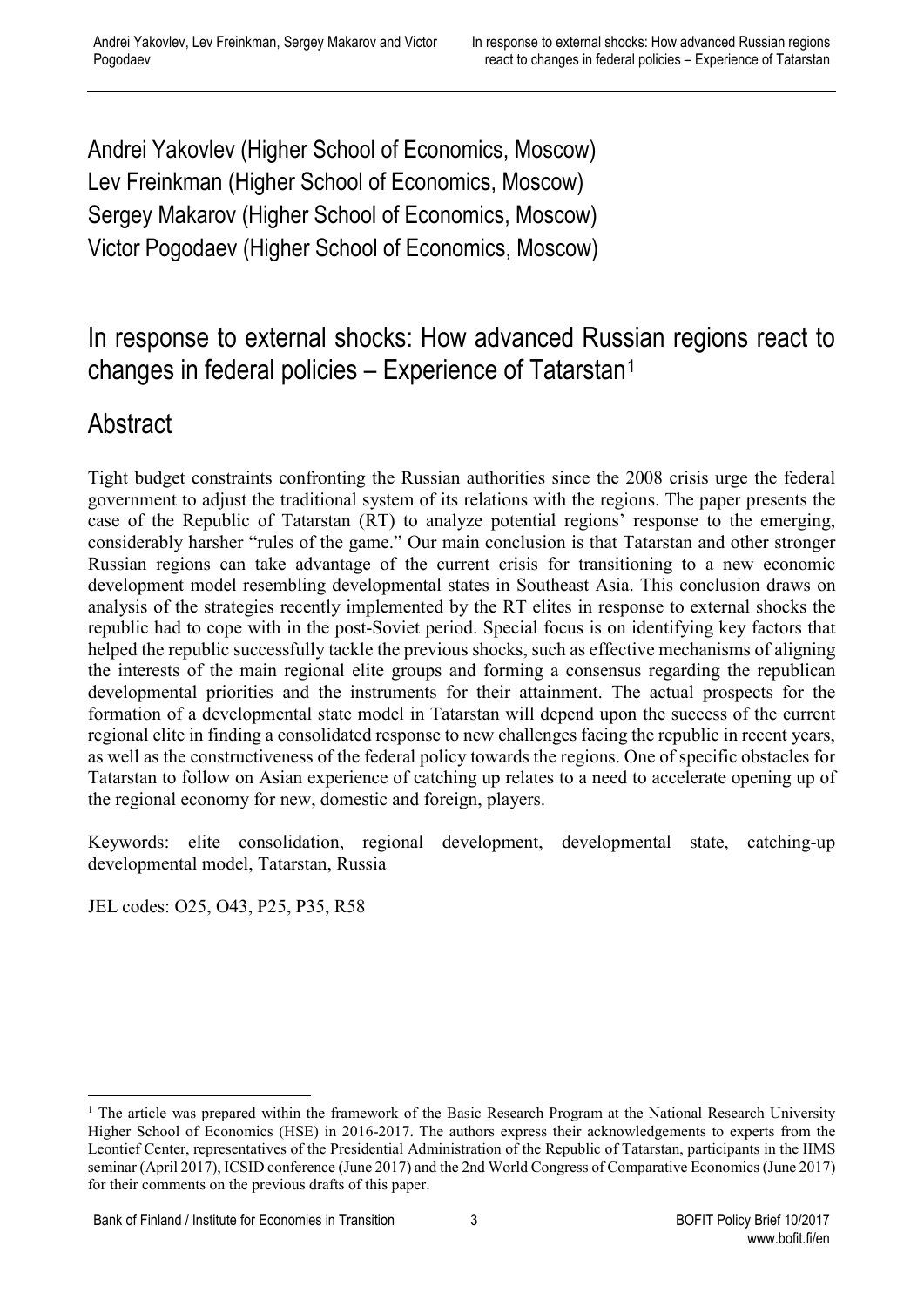### <span id="page-4-0"></span>1. Introduction

Tight budget constraints confronting the Russian authorities since the 2008 crisis urge the Kremlin and the federal government (FG) to reconsider their traditional strategies and, in particular, adjust the system of their relations with constituent regions of the federation. The Kremlin has run out of resources to give away to regions as a reward for political loyalty. It sets increasingly higher requirements to their management efficiency (Stanovaya 2017). The FG encourages the regions to improve the quality of their investment climate (Freinkman & Yakovlev 2015; Nikitin 2016) while cutting the amount of direct budget support (e.g. by revising the tax allocation rules and curtailing the soft budget-funded lending programs) and fostering direct regional competition for the diminished volumes of federal resources. The last round of replacement of regional governors in the autumn of 2017 also suggests that the Kremlin makes much stronger demands on managerial capabilities of the new regional leaders.

Within this context, the analysis of potential reaction of regional elites to the emerging, considerably harsher "rules of the game" is a matter of considerable interest. Especially it is the case of economically stronger regions of the Russian Federation (RF) and/or those de facto enjoying a special status within the RF, and from which the federal government is trying to take away part of their resources while stripping them of their formerly granted privileges.

Russia's mid-term economic growth and modernization prospects will largely depend on the degree of pragmatism in the regions' reaction to current external shocks, including the federal government's attempts to change the nature of inter-government relations. In our opinion, the key question to be answered in this respect is whether the current crisis and related tightening of regional budget constraints will manage to alter the prevailing incentives of regional elites and trigger transition to a new regional developmental model.

The discussion of this question in our paper is illustrated by the experience of the Republic of Tatarstan (RT). Tatarstan has the reputation of an active region with its own political traditions, historically regarded in Russia as an example of best regional practices. First Vice-Premier of the Russian Government Igor Shuvalov said at the St. Petersburg Economic Forum in June 2017 that "everyone is used to Tatarstan being the leader."[2](#page-4-1) In 2015-2016 foreign investors practically always named Tatarstan among Russia's 5-6 regions that attract the highest investor interest (Rochlitz 2016). What makes the case of RT especially interesting is the significant adjustment to its economic strategy made after 2010, which was reflected in its comprehensive long-term regional development program called Strategy "Tatarstan-2030" (Strategy, 2015).

At the same time, RT recently has experienced explicit shifts in the federal regional policy that are challenging the special status the republic has been enjoying since early 1990s. For example, the public protests by RT leaders at the end of 2016 against redistribution of 1% of the profit tax in favor of the federal government were ignored; in the spring of 2017 the Central Bank of Russia refused to allocate funds for bailing out one of the largest banks in RT; and in the summer of 2017 the Kremlin refused to renew the treaty on the separation of powers between the RT and the RF. All this suggests a completely new political situation for the republic and new challenges to which its elite still will have to respond.

Our paper contains an analysis of the possible new regional developmental strategy of the Republic of Tatarstan under a moderately optimistic scenario. The main conclusion is that RT and other, similar to the RT, stronger regions of the Russian Federation could take advantage of the current crisis for transitioning to a new economic developmental model resembling developmental states of

<span id="page-4-1"></span> <sup>2</sup> <https://realnoevremya.ru/articles/67146-prezentacii-nacreytinga-sostoyaniya-investklimata-v-regionah>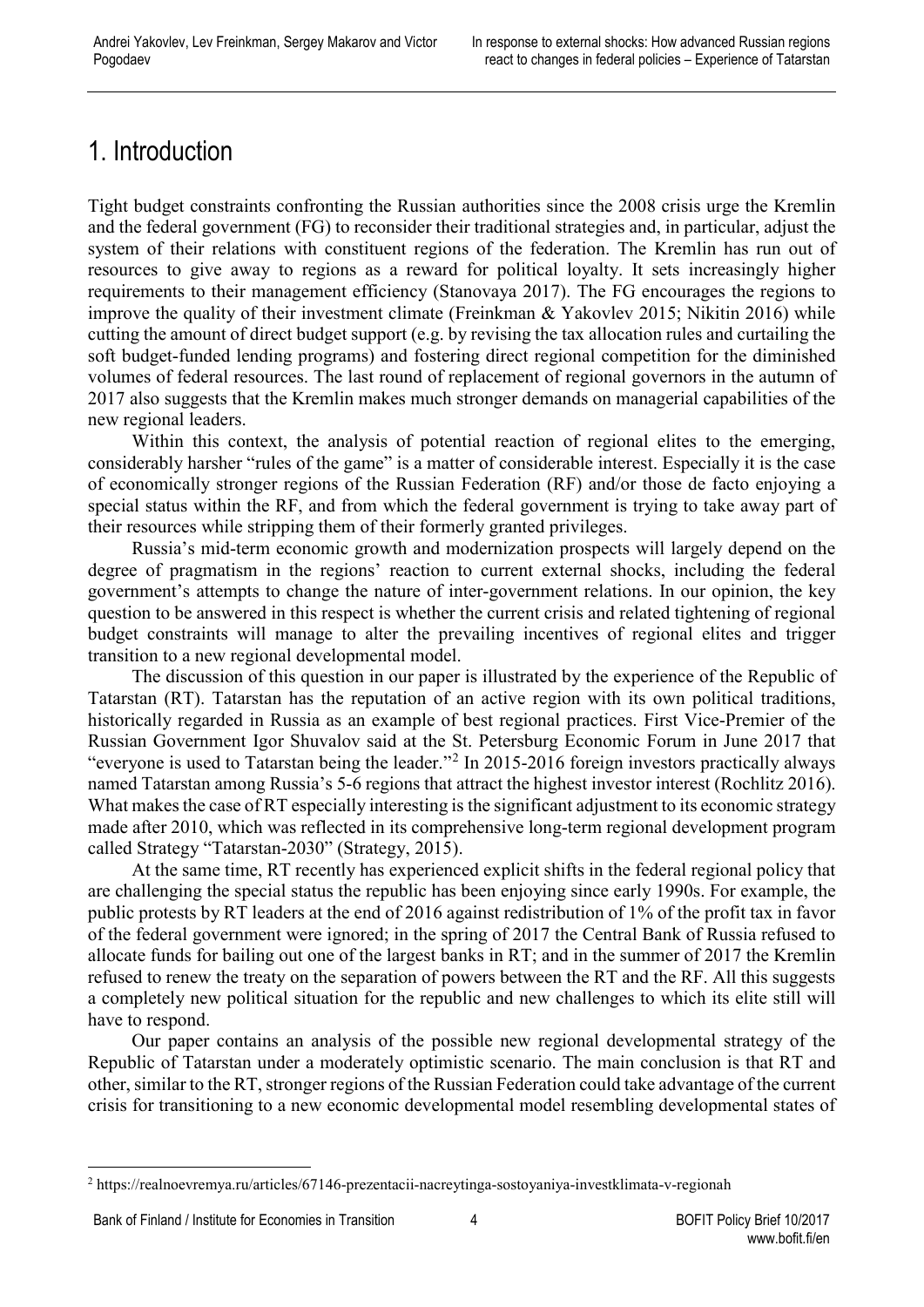Southeast Asia (SEA). Moreover, some actual adjustments to the regional strategy made in RT after 2010 are fully consistent with the choice of this developmental model.

Our conclusion is based on analysis of the regional strategies implemented by the RT elites in response to external shocks confronting the republic over the post-Soviet period. Special focus of our research is on exploring the mechanisms of aligning the interests of main regional elite groups and building a consensus regarding the republican developmental priorities and policy instruments for their attainment. In our opinion, the elite consensus was the key to securing the RT's comparative advantages and successful overcoming of the previous shocks. Constructive elite consensus and elite coherence demonstrated by RT several times in the past create favorable opportunities for working out an efficient response to the current challenges.

The paper has the following structure. The next section presents an overview of institutional peculiarities of RT economic development based on the findings from the previous studies. Section 3 highlights the main spheres where Tatarstan managed to achieve the results that considerably exceed the Russia's averages. In section 4 we discuss the main characteristics of Tatarstan's regional developmental model and their evolution in response to the main external shocks of the post-Soviet period: (a) the crisis of early 1990s triggered by post-Soviet economic transformation; (b) strengthening the FG's powers in early 2000s; and (c) tightening of budget constraints in the wake of the 2008-2009 financial crisis. Section 5 dwells on formation of a broad and sustainable consensus within the elite as a key feature of the RT current economic model. Section 6 discusses the strengths and weaknesses of Tatarstan's economic model, and compares its main features with the key characteristics of the developmental state, as they are usually discussed in the literature. The main findings are presented in the conclusion.

#### <span id="page-5-0"></span>2. Key determinants of Tatarstan's economic development: Main findings from the previous studies

Academic research shows robust interest in studying developmental strategies of Russian regions (Dowley 1998; Zimin and Bradshaw 2003; Orttung 2004; Zverev 2007; Zimin 2010; Zubarevich 2010). In an environment of increasing divergence in the quality of regional institutions (Baranov et al., 2015) certain regions can succeed in attracting investments and accelerating their economic development in spite of the unfavorable situation at the national level. At the same time, successful regional developmental models are exposed to a sustainability risk in the mid-term (Zimin 2010). The papers focused on economic developments in RT point to the following main factors underpinning the key distinctions of its regional economic model:

- Prompt formation of an authoritarian political regime headed by a strong leader with significant influence at the federal level (Gelman 1998; Kahn 2000; Matsuzato 2004; Mikhailov 2010)
- 'Special' relations with the federal center making it possible to effectively lobby regional interests and obtain additional federal resources (Åslund, 2004; Sharafutdinova, 2003, 2016; Zubarevich, 2014)
- Enhanced level of regional autonomy (Stoner-Weiss, 1999; De Melo, 1999)
- Considerable share of oil production and oil refining in the structure of the regional economy, strong dependence on oil price dynamics (Sagers, 2006; Sharafutdinova, 2016)
- Stability of the regional elite during the first years of market transformation (Kahn, 2000; McCann, 2004)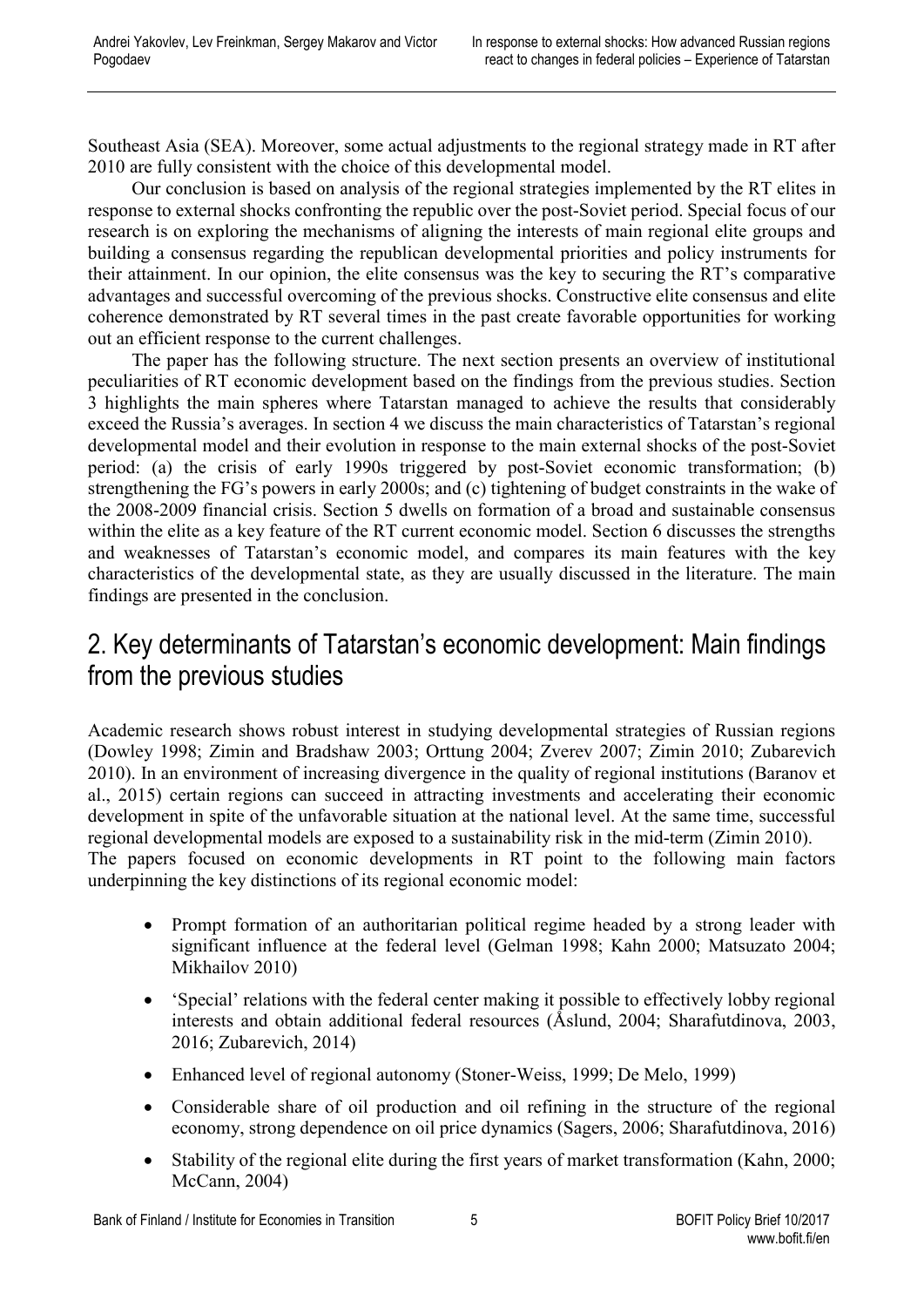- Success of regional elites in establishing and maintaining control over the core republican economic assets (Hagendoorn et al., 2008), including in the oil industry (Rutland, 2015)
- Relatively slow pace of undertaking the basic market reforms in the 1990s (Darrell, 1997; Kopsidis, 2000)
- Local patriotism and readiness to defend republican including ethnic interests (Drobizheva, 1999; Bradshaw and Prendergrast, 2005); while support for multi-ethnic and multi-confessional stability has always been a political priority (Sharafutdinova, 2000).

At the same time, the literature offers quite different views concerning the longer-term prospects of the RT's governance model. On the one hand, in McCann's opinion, the prospects of this economic model were quite limited as excessive governmental control over the economy was incompatible with the path towards the region's economic dynamism and global integration (McCann 2004). On the other hand, other authors emphasize high quality of the regional elite, its long-term motivation and high level of education (Drobizheva, 1999). Tatarstan's elite has strong local roots and most of its representatives connect their personal future with the republic's development. According to Drobizheva, Tatarstan has accumulated relatively more social capital and achieved stronger elite cohesion based on regional solidarity, which generates greater potential for modernization.

We consider the later assessment to be quite important within the context of the recent works by D. North et al. (North et al., 2009; North et al., 2013). Their concept of "limited access orders" proceeds from the assumption that institutions are created by the elites. Consequently, developmental prospects of any society vitally depend upon the ability of local elite groups to reach an agreement concerning uniform "rules of the game" and ensure abidance by those rules.

In light of these recent research findings, we assume that the elite consolidation in Tatarstan has been a significant long-term factor of the republic's comparative advantage. However, within the context of analysis of modernization agenda at the regional level the elite consensus $3$  remains a largely underestimated and insufficiently examined factor. In this regard, in the following sections of the paper we use the case of Tatarstan to demonstrate the mechanism for forming such a consensus and its potential role in transition to a new regional developmental model.

### <span id="page-6-0"></span>3. Tatarstan: Achievements relative to other RF regions

To better understand Tatarstan's economic model and its evolution over time it is expedient to make a brief overview of the main achievements in the republic's development compared against the data on the Russia's average performance over the past 25 years (see Table 1). These comparisons should be supplemented with the data on composition of Tatarstan's population, which consist of 53% of Tatars and 40% of Russians, and include two main religious communities -- Sunni Muslims and Orthodox Christians. The proportion of the urban and rural population is 76% to 24%, but a significant part of the urban population was born and grew up in the countryside. The RT per capita Gross Regional Product (GRP) in 2015 was approximately 7% higher than the Russian average.

<span id="page-6-1"></span><sup>&</sup>lt;sup>3</sup> The authors understand "elite consensus" as sustainable unity of views and actions of representatives from the top (the most senior) level of political and business elites, jointly controlling the region's main assets and its regional policy.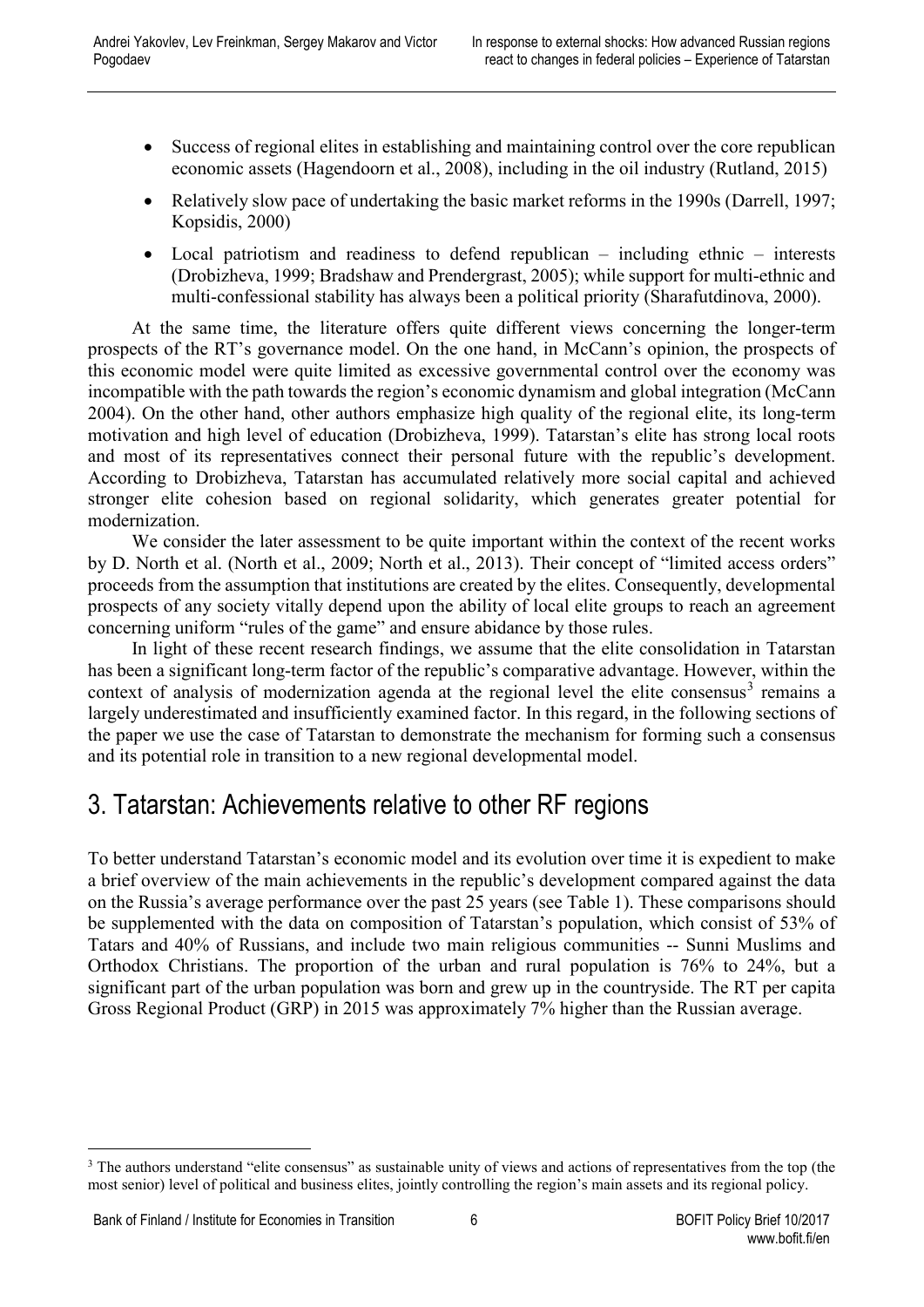|                                                                                  | <b>Republic of Tatarstan</b> |            |         | <b>Russian Federation</b> |                    |           |       |           |
|----------------------------------------------------------------------------------|------------------------------|------------|---------|---------------------------|--------------------|-----------|-------|-----------|
|                                                                                  | 1990                         | 2000       | 2010    | 2015                      | 1990               | 2000      | 2010  | 2015      |
| Resident<br>population,<br>annual average, million                               | $3.7^{1}$                    | 3.8        | 3.8     | 3.9                       | 148.4 <sup>1</sup> | 146.6     | 142.9 | 146.4     |
| GDP growth rates in<br>constant prices, average<br>over the previous period      | X                            | $101.6^2$  | 106.0   | 103.1                     | X                  | $102.5^2$ | 105.2 | 102.2     |
| Fixed capital investments<br>capita, in actual<br>per<br>prices, thousand rubles | 1.8                          | 11.8       | 86.9    | 159.8                     | 1.7                | 7.9       | 64.1  | 99.4      |
| Volumes of foreign direct<br>investment, per capita,<br>current US dollars       | n/a                          | $20^{3}$   | 39      | 106 <sup>4</sup>          | n/a                | $47^{3}$  | 97    | $182^{4}$ |
| Share of manufacturing<br>in GRP, %                                              | n/a                          | $16.9^5$   | 17.0    | 19.1                      | n/a                | $18.5^5$  | 17.7  | 17.1      |
| Index<br>of<br>agricultural<br>production, average over<br>the previous period   | X                            | 97.8       | 100.9   | 108.2                     | X                  | 95.1      | 101.7 | 105.6     |
| capita<br>Per<br>exports,<br>current US dollars                                  | n/a                          | 781        | 4117    | 2932                      | n/a                | 637       | 2678  | 2226      |
| Per capita exports net of<br>fuel&energy, current US<br>dollars                  | n/a                          | 191        | 826     | 765                       | n/a                | 264       | 768   | 750       |
| nominal<br>Average<br>monthly wages, thousand<br>rubles                          | 0.27                         | 2.0        | 17.4    | 29.2                      | 0.30               | 2.2       | 21.0  | 34.0      |
| Unemployment<br>level<br>(based)<br><b>ILO</b><br>on<br>methodology), %          | $3.6^{6}$                    | 8.4        | 6.2     | 4.0                       | $5.9^{6}$          | 10.6      | 7.3   | 5.6       |
| Population with money<br>income below<br>the<br>subsistence minimum, %           | $22.1^7$                     | $23.8^{9}$ | $7.7\,$ | $7.2\,$                   | $24.8^7$           | $28.4^9$  | 12.5  | 13.3      |
| Gini index of income<br>concentration                                            | $0.36^{7}$                   | 0.38       | 0.42    | 0.42                      | $0.39^{7}$         | 0.40      | 0.42  | 0.41      |
| Floorspace of newly built<br>housing, per 1000 of<br>population (sq. m)          | n/a                          | 397        | 535     | 623                       | n/a                | 207       | 409   | 583       |
| Floorspace of housing<br>stock, per capita (sq. m)                               | 16.0                         | 18.6       | 22.8    | 25.2                      | 16.4               | 19.2      | 22.6  | 24.4      |
| Rural gasification level,<br>$\frac{0}{0}$                                       | 5                            | $96^3$     | n/a     | 98                        | $15^{6}$           | $29^{8}$  | 47    | 56        |

Table 1. Main socioeconomic indicators of the Republic of Tatarstan compared against the average trends for the Russian Federation, 1990-2015

Source: Rosstat, author's calculations

Notes: 1 – 1991; 2 – 1997–2000; 3 – 2003; 4 – 2013; 5 – 2005; 6 – 1993; 7 – 1995; 8 – 2001; 9 – 1999 (an unexplainable outlier was registered in 2000: it is the only year in the entire period of monitoring when the poverty level in RT exceeded the Russian average).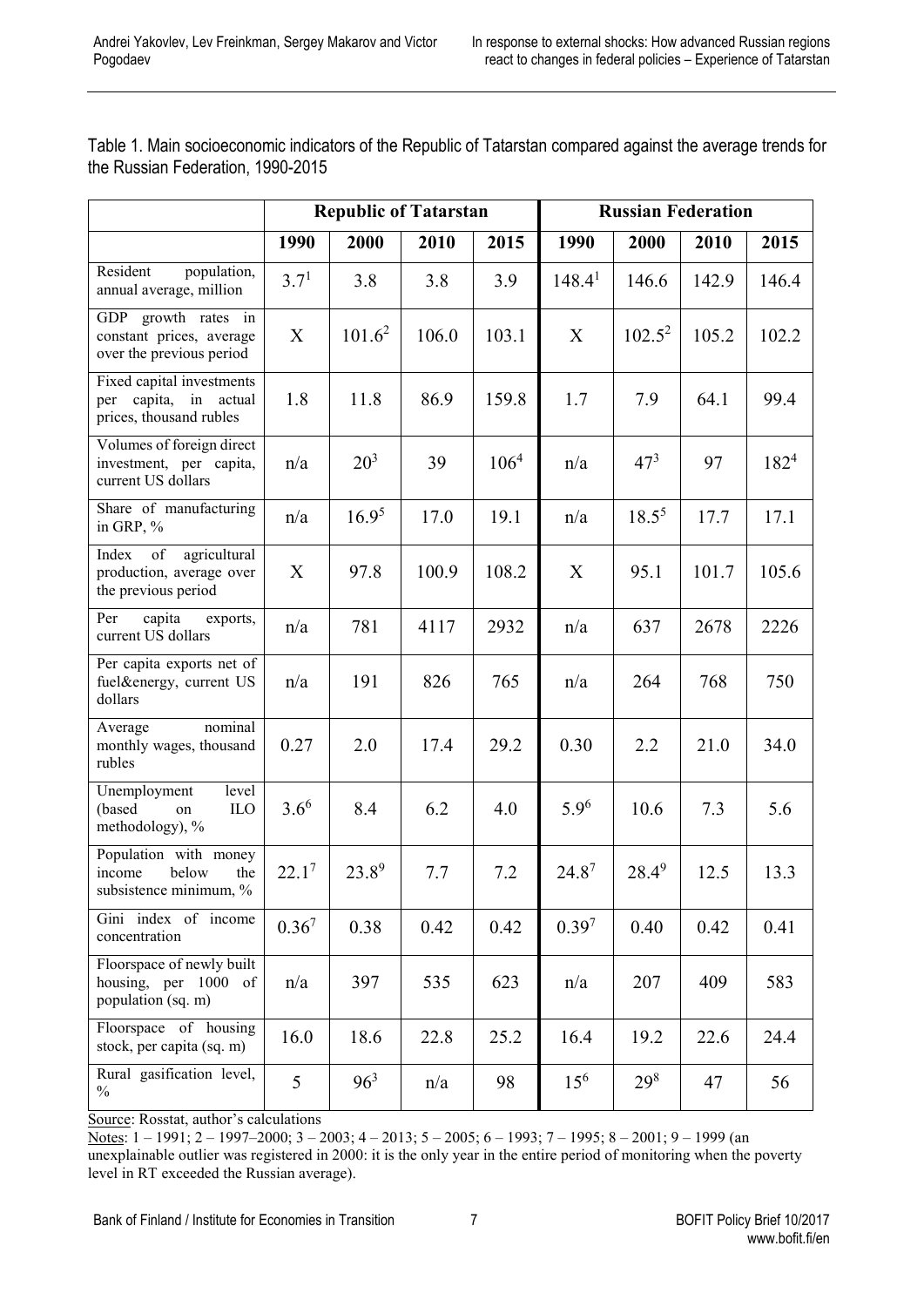During ten years of economic boom before the 2008-2009 global crisis, the average growth rate in the RT was high (7.4% p.a.), but practically no different from the Russia's average (7.3%). The pace of growth in Tatarstan slowed down substantially after 2008 (to an average of 2.4% during 2009- 2015), but at the same time it became higher than the Russia's average (1.1%).

Global competitiveness is traditionally estimated on the basis of the volume of exports per capita. In Tatarstan, this indicator exceeds the Russia's average, and since 2010, the RT's noncommodity exports per capita have also exceeded the average Russia's level. The fuel and energy sectors still prevail in the region's export structure (74% in 2015), but at the same time the shares of both chemical and machinery sectors in the RT's overall exports are significant.

Tatarstan demonstrates relatively high level of investment activity measured by the value of fixed capital investment per capita: in 2015, investments per capita in RT were 1.6 times the Russia's average. However, in 2003-2013 the level of foreign direct investment (FDI) in RT was much lower than the Russia's average (which is quite low on its own). Even when taking into account that almost 40% of all FDI in Russia are registered in Moscow, FDI inflows in Tatarstan have been below the average: by the end-2013 (the latest data available), the FDI stock per capita in RT was only USD 106 versus the Russia's regional average excluding Moscow of USD 119. This means that the RT's economy remained largely closed to external investors in spite of recent efforts by the regional authorities.

The Republic of Tatarstan stands out among Russian regions in terms of quality of its investment climate. In 2015-2017 it was ranking the 1<sup>st</sup> in the National Rating of Investment Climate in Russian Regions published by the Agency for Strategic Initiatives (ASI). In 2014-2015, Tatarstan moved up to the top place in the regional rating of innovation activities, after being  $10^{th}$ -11<sup>th</sup> in 2008 (Gokhberg L.M., 2012, 2017). At the same time, RT is ranked relatively low in the rating of quality of regional conditions for development of small and medium enterprises (SMEs) published by the business association OPORA ROSSII.[4](#page-8-0)

Tatarstan is an "old" oil producing region, in which oil production has declined more than 3 times since its peak in 1975 (Sagers, 2006). For this reason, RT has to boost efficiency of its oil extracting, oil processing and petrochemical sectors. The operations of PJSC Nizhnekamskneftekhim are a showcase of regional accomplishments in this sphere: the company is among the global leaders in synthetic rubber production exporting 48% of its output.

The RT's sectoral makeup includes, in addition to oil production, well developed manufacturing, agricultural and construction sectors. The key structural trend relates to gradual growth in the manufacturing share in the RT's GRP -- from 17.8% in 2004 to 19.1% in 2015. This expansion in manufacturing occurred in the situation of decline of the corresponding share in Russia's GDP by 3 percentage points, to 17.1%, over the same period. According to the data from the Russian Ministry of Agriculture and Rosstat, Tatarstan occupies the 19<sup>th</sup> position by the size of agricultural land among Russian regions, but in 2015 it held the  $4<sup>th</sup>$  position by the volume of regional agricultural output. Its share in Russia's national agricultural output increased from 2.7% in 1991 to 4.1% in 2000 and 4.2% in 2015. One of the reasons for this strong performance relates to a disproportionately high level of budget support for agriculture (this is partially related to the rural origins of most members of the contemporary Tatarstan elites).

The regional model of agricultural development relying on major agricultural holdings has proven its efficiency in the 1990s and 2000s, but later started demonstrating serious failures, such as the bankruptcy of the largest regional holding OJSC 'Vamin Tatarstan' in 2012. This caused certain adjustments in the region's agrarian policy shifting government support toward rural smallholders. However, their share in the RT's overall agricultural output is still below the Russia's average.

<span id="page-8-0"></span> <sup>4</sup> <http://oporamo.ru/doc/ind.pdf>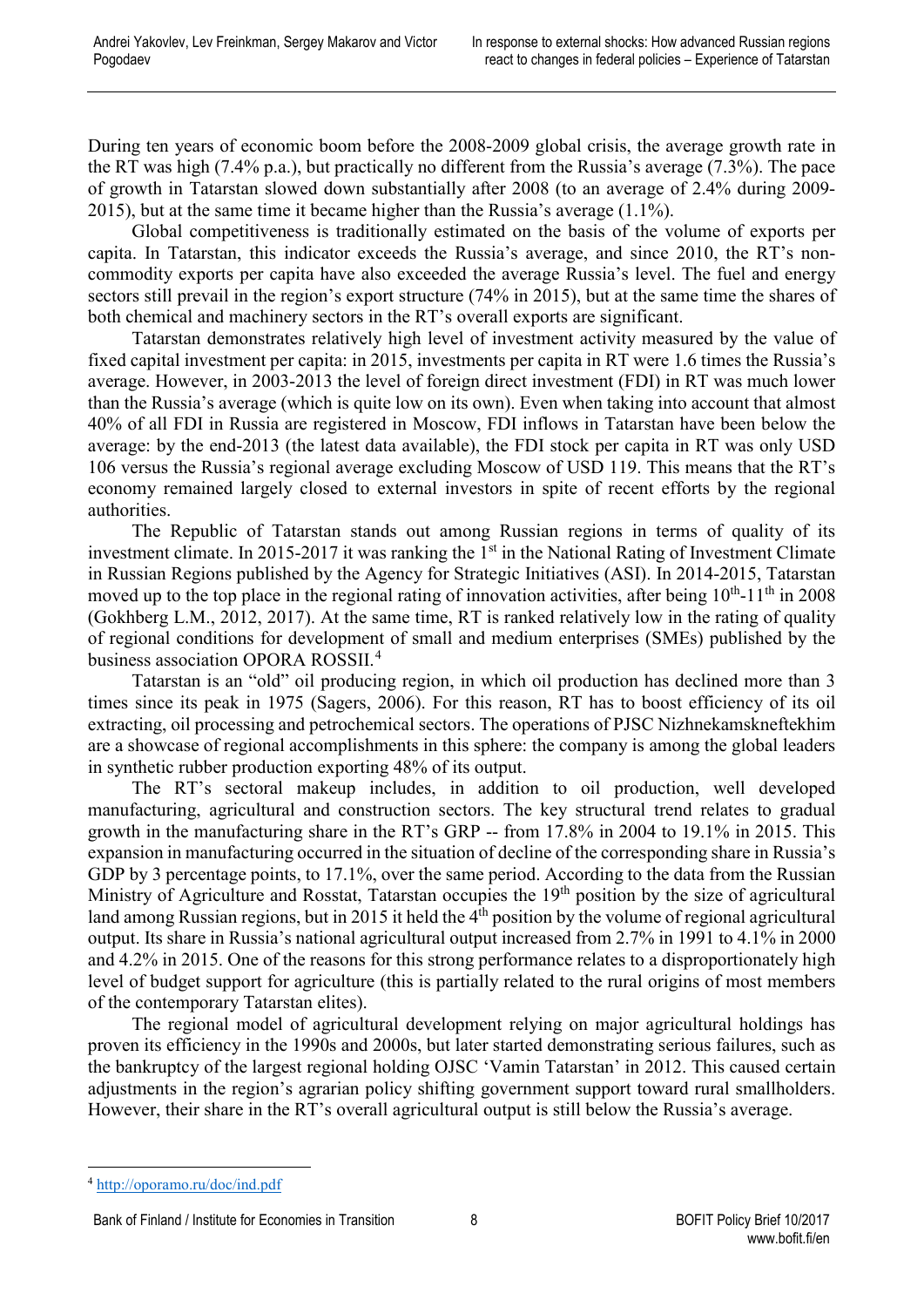In the area of social development, the unemployment level in RT has remained considerably lower than the Russia's average over the past 25 years. The share of population with incomes below the subsistence minimum in Tatarstan was 3.3 percentage point lower than in Russia on average during 2010-2015. However, the Gini index of income concentration in RT has been exceeding the Russia's average since 2012. This index was significantly lower in RT in the second half of 1990s, and this change indicates high pace of growth in income inequality.

According to Ovcharova and Prokofieva (2014), the RT's consolidated budget welfare expenditures per capita (adjusted on the basis of the regional Budget Expenditure Index) remain at a relatively low level of approximately 80% of the Russia's average. Moreover, despite a higher level of per capita GRP, the average wage in Tatarstan is significantly (14%) below the Russia's average. At the same time, considerably much more housing per capita was constructed in the 2000s in Tatarstan than in Russia as a whole. The rural gasification level reached 98% in RT in 2015, compared to Russia's average of 56%.

Summing up this review, it should be emphasized that Tatarstan has been demonstrating better economic performance and greater social stability than other Russian regions. The republic managed to preserve and build up its industrial and agrarian capacity. At the same time, the dynamics of its key development indicators started exceeding the average all-Russia results only after 2010 – when RT showed a higher pace of economic growth compared to the Russia's average against the backdrop of overall slowdown in economic development. Nevertheless, the current growth rate in Tatarstan is much lower than the results demonstrated by rapidly growing world economies.

#### <span id="page-9-0"></span>4. Peculiarities of the RT developmental model and their evolution over time

Tatarstan's regional developmental model was shaping up in response to significant external shocks of the recent decades. We believe that the most significant of those were associated with the economic crisis and political uncertainly of the early 1990s; Vladimir Putin's coming to power in 2000 that brought about resulting in a shift in the balance of powers between the regions and the federal government; and the 2008-2009 crisis that clearly demonstrated the limits of the region's existing developmental model. These external shocks marked the stages in the evolution of the RT developmental model. The main characteristics of these three stages in evolution are presented in Table 2.

Table 2. Key characteristics of the RT regional developmental model and three stages of their evolution

| Key Characteristics                                                                | 1990-1999                                                                                                        | 2000-2009                                                                                               | Starting from 2010                                                                                                                                                                                                                                     |  |  |  |  |
|------------------------------------------------------------------------------------|------------------------------------------------------------------------------------------------------------------|---------------------------------------------------------------------------------------------------------|--------------------------------------------------------------------------------------------------------------------------------------------------------------------------------------------------------------------------------------------------------|--|--|--|--|
| Public administration, relations with the federal government and internal policies |                                                                                                                  |                                                                                                         |                                                                                                                                                                                                                                                        |  |  |  |  |
| <b>RT</b> President                                                                | Shaymiev                                                                                                         | Shaymiev                                                                                                | Minnikhanov                                                                                                                                                                                                                                            |  |  |  |  |
| Level of regional autonomy                                                         | Sovereignty of RT within the<br>Russian Federation based on<br>1994 Treaty on the<br>the<br>Separation of Powers | Considerable decrease in the<br>RT's political sovereignty<br>after Vladimir Putin's coming<br>to power | RT still enjoys<br>greater<br>independence<br>$\sin$<br>conducting<br>internal<br>policies<br>foreign<br>and<br>economic activities and is<br>subject to<br>lesser<br>interference by the federal<br>regulatory and uniformed<br>('siloviki') services |  |  |  |  |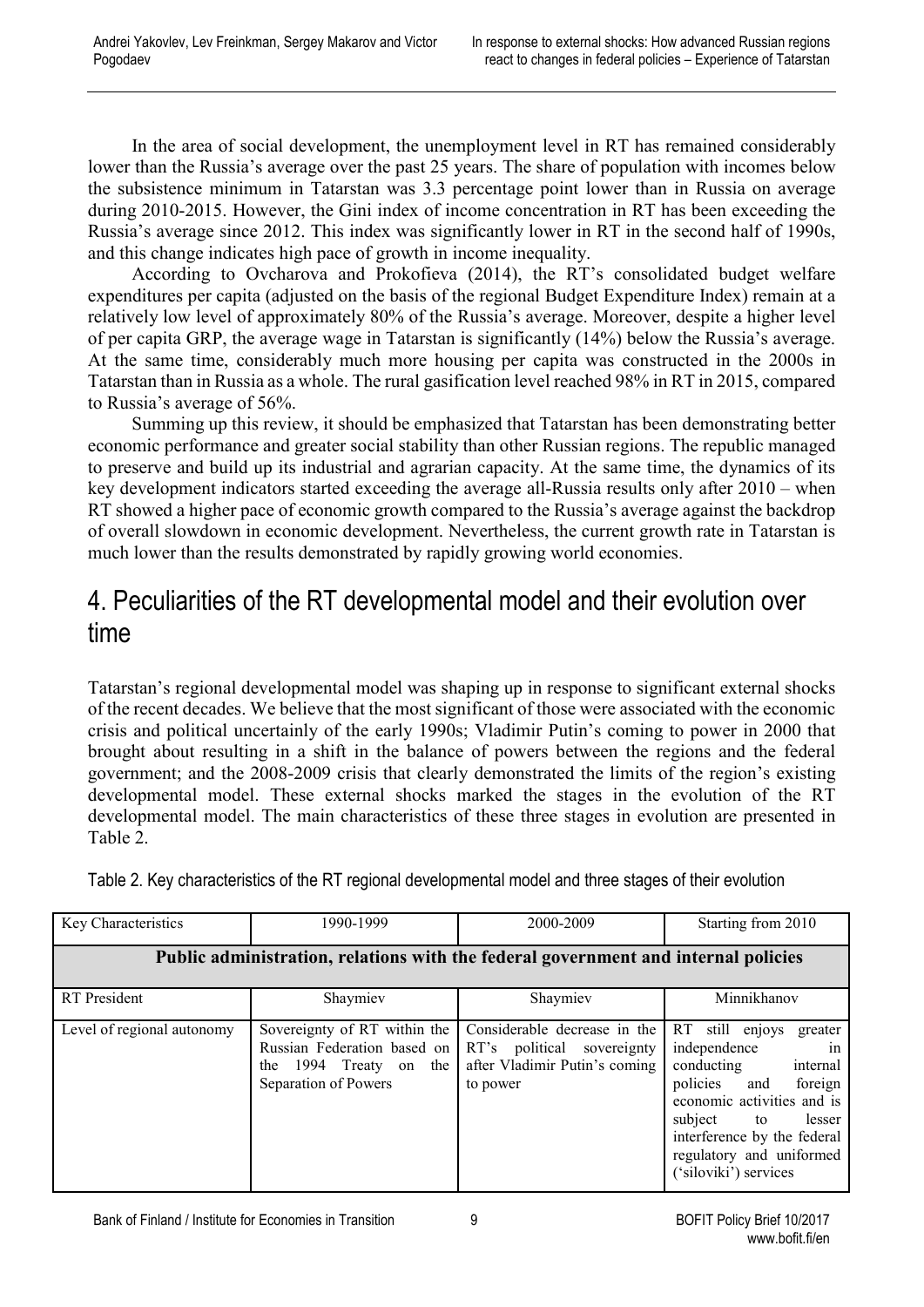| of<br>inter-budget<br>System<br>relations                  | RT holds a privileged position<br>in the system of federal inter-<br>budget relations with the<br>largest share of overall tax<br>proceeds channeled to the RT<br>republican budget                                                           | Leveling-off the terms of<br>federal government funding<br>with other RF regions, but with<br>partial compensation for the<br>lost tax proceeds through<br>additional<br>federal<br>budget<br>support                                                                                | Tatarstan's<br>successful<br>mobilization of substantial<br>federal<br>co-funding<br>of<br>major regional projects<br>At the same time, Tatarstan<br>remains a donor region<br>within the RF                                                                                          |  |  |  |
|------------------------------------------------------------|-----------------------------------------------------------------------------------------------------------------------------------------------------------------------------------------------------------------------------------------------|--------------------------------------------------------------------------------------------------------------------------------------------------------------------------------------------------------------------------------------------------------------------------------------|---------------------------------------------------------------------------------------------------------------------------------------------------------------------------------------------------------------------------------------------------------------------------------------|--|--|--|
|                                                            |                                                                                                                                                                                                                                               | Significant federal support for<br>overcoming the consequences<br>of the 2008-2009 crisis                                                                                                                                                                                            |                                                                                                                                                                                                                                                                                       |  |  |  |
| State governance system                                    | Establishing<br>strong<br>presidential power<br>High level of delegation of<br>district<br>powers<br>to<br>administration heads and their<br>direct subordination to the RT<br>President                                                      | The RT President is the<br>supreme arbiter in resolving<br>any internal disputes<br>Strengthening<br><b>RT</b><br>the<br>government's role in making<br>decisions related to economic<br>development, redistribution of<br>from<br>district<br>powers<br>administration heads to the | The RT President is the<br>ideological<br>leader<br>of<br>shaping up a new regional<br>developmental model<br><b>RT</b><br>Strengthening<br>the<br>President's<br>role<br>in<br>addressing<br>economic,<br>financial and<br>industrial<br>policy matters                              |  |  |  |
| within<br>Relationships<br>the<br>regional elites          | of<br>Formation<br>several<br>competing elite groups all of<br>which indisputably recognize<br>the supreme authority of the<br>President<br>Crackdown<br>organized<br>on<br>crime as a step toward<br>consolidation of the regional<br>elites | government and large holdings<br>Consolidation of the elites<br>around common development<br>goals in the environment of<br>strengthening of the federal<br>government<br>Formation of an effective<br>internal system of checks and<br>balances controlled by the<br>President      | Coordinated<br>and<br>conflict-free<br>seemingly<br>redistribution of control<br>functions among the elite<br>during<br>groups<br>the<br>transition of presidential<br>power<br>First RT President in the<br>role of the right-hand man<br>and guarantor of political<br>stability    |  |  |  |
|                                                            | <b>Economic, industrial and social policies</b>                                                                                                                                                                                               |                                                                                                                                                                                                                                                                                      |                                                                                                                                                                                                                                                                                       |  |  |  |
| Main principles of economic<br>management                  | Prevalence of administrative Strengthening<br>nonmarket<br>approaches<br>to<br>justification<br>of<br>economic<br>policy decisions                                                                                                            | of<br>market<br>principles of control and principles in decision-making, a project-based approach<br>in particular related to the<br>selection<br>of<br>investment<br>projects                                                                                                       | Implementing elements of<br>to management of regional<br>development with a long-<br>term planning horizon                                                                                                                                                                            |  |  |  |
| Key economic policy priority                               | Preservation of capital assets<br>inherited from the Soviet<br>Union and priority focus on<br>maintaining regional control<br>over them                                                                                                       | Industrial development mainly<br>through restructuring of legacy<br>enterprises<br>("preserved<br>assets")<br>activities<br>Expanding<br>of<br>Tatarstan's enterprises into the<br>markets of the neighboring<br>regions                                                             | Policy focus to shift the<br>economic structure from<br>traditional sectoral model<br>cluster<br>model;<br>a<br>to<br>orientation<br>global<br>on<br>competitiveness, launching<br>new ambitious projects in<br>traditional<br>and<br>new<br>sectors;<br>stepping<br>up<br>innovation |  |  |  |
| Peculiarities of the industrial<br>and structural policies | Protection<br>against<br>the<br>of<br>penetration<br>"external<br>investors" and Tatarstan's own<br>privatization model<br>Establishment<br>effective<br>of<br>control over key regional<br>enterprises                                       | Creation of regional large<br>multi-industry holdings as a<br>mechanism for consolidating<br>resources, protecting assets,<br>and coordinating investment<br>decisions                                                                                                               | Elaborating and launching<br>Strategy-2030<br>Forming<br>"special"<br>a<br>investment<br>regime"<br>1n<br>clusters and SEZ                                                                                                                                                            |  |  |  |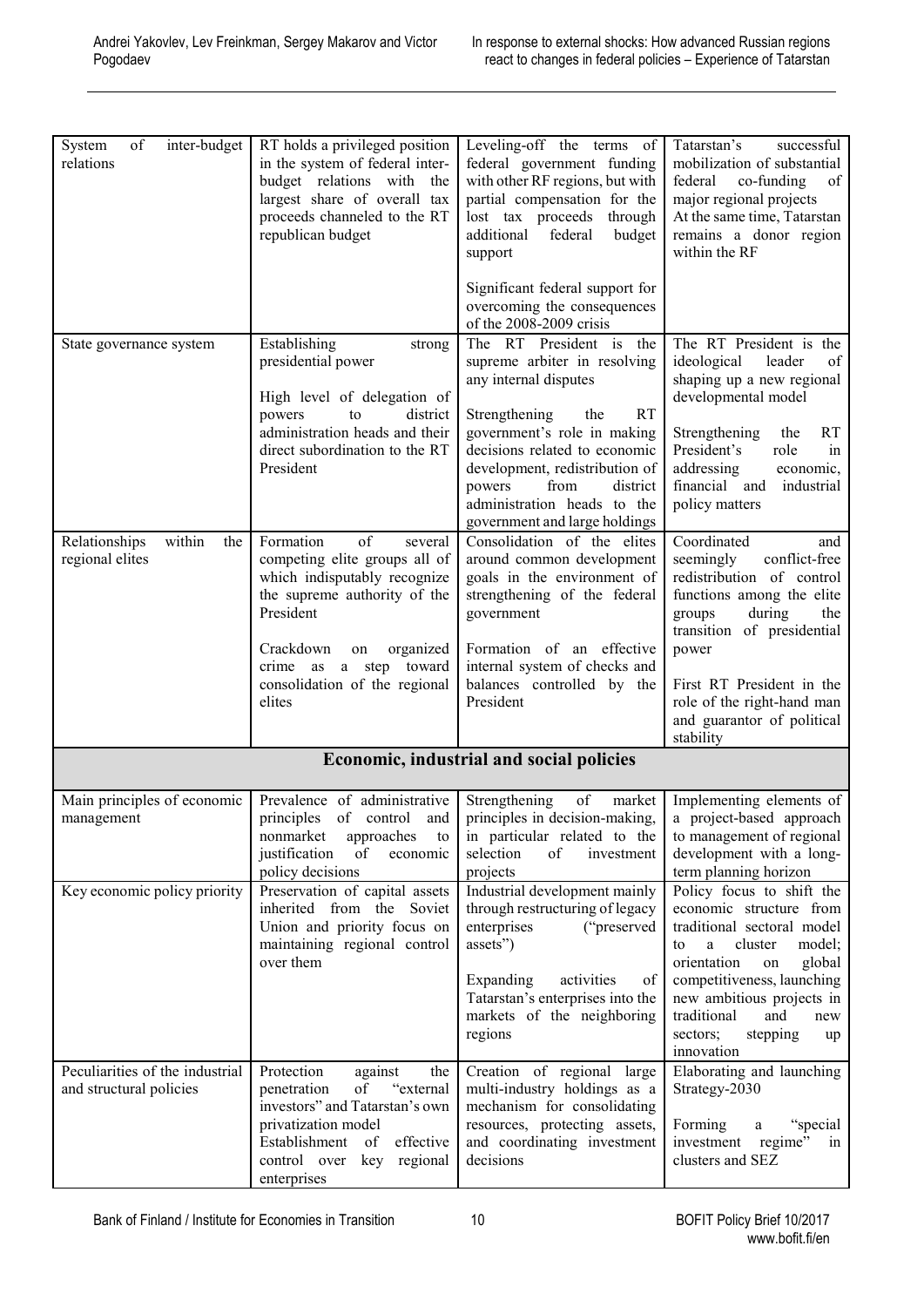|               | RT ownership of its subsoils   | Transition to market principles | Selective<br>of<br>attraction |
|---------------|--------------------------------|---------------------------------|-------------------------------|
|               | Support for agriculture        | of<br>approving<br>investment   | external<br>investors<br>to   |
|               | Program of the population      | while<br>keeping<br>projects    | clusters while maintaining    |
|               | resettlement from dilapidated  | administrative control over     | regional control over most    |
|               | housing                        | unemployment levels             | large and medium projects     |
|               |                                | Mobilization of additional      |                               |
|               |                                | financial resources for major   |                               |
|               |                                | regional projects               |                               |
| Social policy | Rural<br>gasification, control | Support of social mortgages     | capital<br>Human              |
|               | over unemployment, ban on      | and housing construction by     | development becomes a         |
|               | the closure of enterprises and | local enterprises               | key government policy         |
|               | job cuts, provision of social  |                                 | priority                      |
|               | housing                        | Strengthening of the system of  |                               |
|               |                                | school education                | Provision of quality social   |
|               | Support for rural population   |                                 | including<br>infrastructure,  |
|               |                                |                                 | housing,<br>to<br>recent      |
|               |                                |                                 | graduates relocating to       |
|               |                                |                                 | work in Tatarstan             |

An important peculiarity of the first stage relates to the strong "negotiating position" of Tatarstan, and personally of the then republican President Mentimer Shaimiev, in its relations with the Kremlin. In the situation of deep economic and sociopolitical crisis, the federal authorities were experiencing an acute need for support from the regional elites. Tatarstan turned out to be capable of providing such support due to rapid formation of efficient political machinery in the region that guaranteed delivery of the popular vote necessary for the incumbent party of power in Moscow. The voting results at the 2<sup>nd</sup> round of Russia's presidential elections in 1996, when President Yeltsin received almost twice as many votes in the RT as his opponent Zyuganov (61.5% vs. 32.3%), can be considered typical in this respect. Yeltsin's average advantage across Russia in general was much less impressive – 53.8% vs. 40.3%.

The leadership of Tatarstan succeeded in building robust relations with the key groups of the republican electorate based on stable allocation of targeted budget support to the latter and systematic efforts to mitigate unpopular processes of market transformations. This included complete rural gasification, the dilapidated housing demolition program in Kazan in 1990s, and other region's social programs.

Tatarstan managed to gain substantial resource privileges in exchange for political loyalty. Specifically, in 1990's practically all taxes collected in the region were channeled to the RT budget and the republic received full control over its subsoils. Tatarstan also managed to implement its own privatization model, which enabled the regional elite to retain control over the key economic assets (Bornstein, 1994). Another channel for obtaining additional federal resources for the RT development was provided by Boris Yeltsin's September 1999 Decree on the celebration of the 1000<sup>th</sup> anniversary of Kazan.

Tatarstan started implementing a targeted industrial policy as early as in 1990s. Substantial resources were invested in agriculture, which made it possible to avoid radical decline in this sector and preserve its potential inherited from the Soviet period. The dilapidated housing demolition program in Kazan provided about 50,000 families with free new apartments serving as an additional factor of social stability. The same program helped preserve and strengthen the construction sector in RT. At the same time, because of the focus on retaining republican control over key enterprises, the region's economy remained closed to external investors as long as mid-2000s.

That  $1<sup>st</sup>$  stage was also characterized by continuity in the system of public administration, maintaining a political balance across different interest groups, and settlement of internal conflicts through actions of the regional elite and without Moscow's mediation. A significant role in this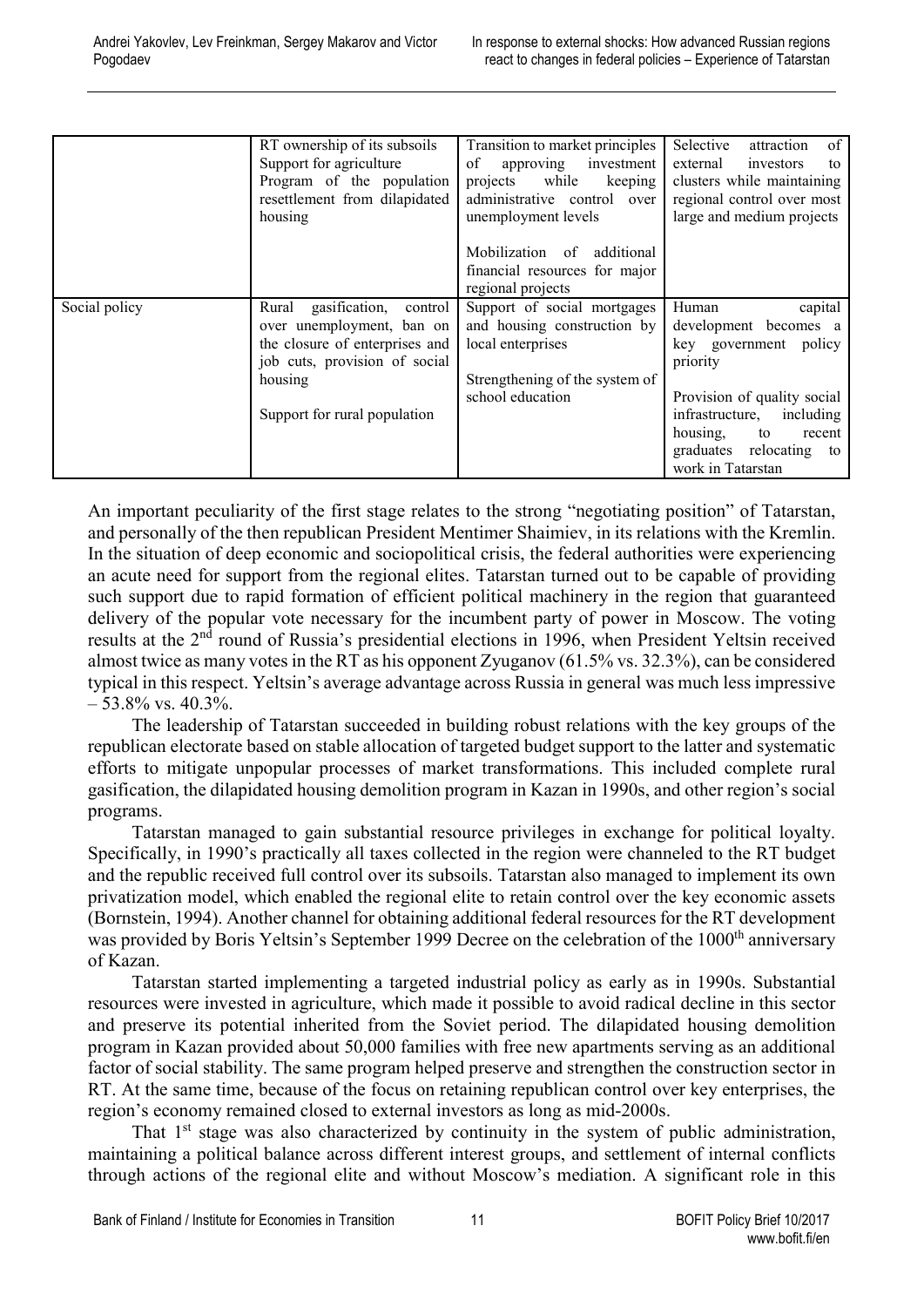respect was played by the RT State Council (regional legislature) as a platform for dialogue between the regional political and business elites. Other peculiarities included drastic restrictions on the scope of asset channeling out of the republic and crackdown on organized crime owing to strong performance of the republican Interior Ministry.[5](#page-12-0)

Another specific feature of the regional policy pursued by RT since 1990s has been the effort in support of multi-ethnic and multi-confessional stability. Extreme ethnic and religious polarization of the RT population could have ignited conflicts between Russians and Tatars, Orthodox Christians and Muslims in 1990's. This risk was neutralized by carefully managing a balance of interests of different confessional and ethnic groups (Khakimov, 2014).

Rapidly strengthening the federal government's powers after Vladimir Putin was elected Russian President in 2000 created a serious challenge for the RT elite over the 2<sup>nd</sup> stage of evolution of the region's economic model. According to Lapina and Chirikova (2004, p. 8), "the new federal policy was incompatible with the continuation of former bilateral arrangements between Moscow and the RF constituent regions and called for a drastic revision of the role and status of regional elites within the political system." During the reforms in the sphere of "separation of powers" between the FG and regions and subsequent alignment of the regional legislation with the federal requirements, Tatarstan lost most of its former privileges. This resulted in financial losses that were only partially compensated by implementation of the new federal targeted program to support Tatarstan's development until 2006. The republic was also compelled to gradually open its economy to external investors.

The quest of a new political balance with the Kremlin by the RT elites was based on demonstration of political loyalty and the region's active participation in all sorts of federal initiatives. In the political sphere, sustainability of Tatarstan's developmental model was ensured by the provisions of the republican constitution according to which a treaty on "separation of powers" has to be signed between the RT and the  $RF<sub>0</sub>$ <sup>[6](#page-12-1)</sup> and the President of Tatarstan has to speak two languages (Tatar and Russian). Unlike other regions where all law enforcement institutions were fully transferred under the jurisdiction of the federal government in the beginning of 2000s, the Interior Ministry of Tatarstan remained part of the republican government until 2012.

Successful implementation of several large projects by Tatarstan (such as the celebration of the 1000<sup>th</sup> anniversary of Kazan in 2005) was a prerequisite for additional federal allocations to RT for launching new major initiatives, including the creation of the Special Economic Zone Alabuga in 2005 and the decision (passed in May 2008) to hold the 2013 Universiade in Kazan. Effective implementation of major projects and socio-political stability became the factors to ensure regular "delegation" of representatives of the regional elite to occupy the leading positions at the federal level. On the one hand, this expanded opportunities for social lifts and, on the other, made daily interactions with the federal government easier for the RT leadership.

Another important feature of the  $2<sup>nd</sup>$  stage was the transition from direct administrative control over enterprises to their corporatization, creation of holdings with interlocked ownership structure and use of the instrument of the board of directors for managing the companies controlled by regional elites. Although the holdings in the oil and petrochemical sectors already emerged in the second half of the 1990s, the key event for other economic sectors was the establishment of Svyazinvestneftekhim Joint-Stock Company in 2003 followed by the transfer of many enterprises to Ak-Bars Holding Company in 2004-2005. At the same time, the 'golden share' mechanism enabled the RT government to veto any decision of a particular board of directors. The 'golden share' was envisaged by corporate charters of most of the largest companies in the RT, including Tatneft and TAIF.

<span id="page-12-0"></span> <sup>5</sup> Specifically, de-criminalizing the control over JSC Kazanorgsintez and Nizhnekamskneftekhim created conditions for their successful development as part of TAIF holding established in 1995.

<span id="page-12-1"></span><sup>6</sup> This treaty was signed in 2007 after extensive negotiations for a term of ten years, and even though in many respects it was merely symbolic, it reconfirmed the special status still enjoyed by Tatarstan.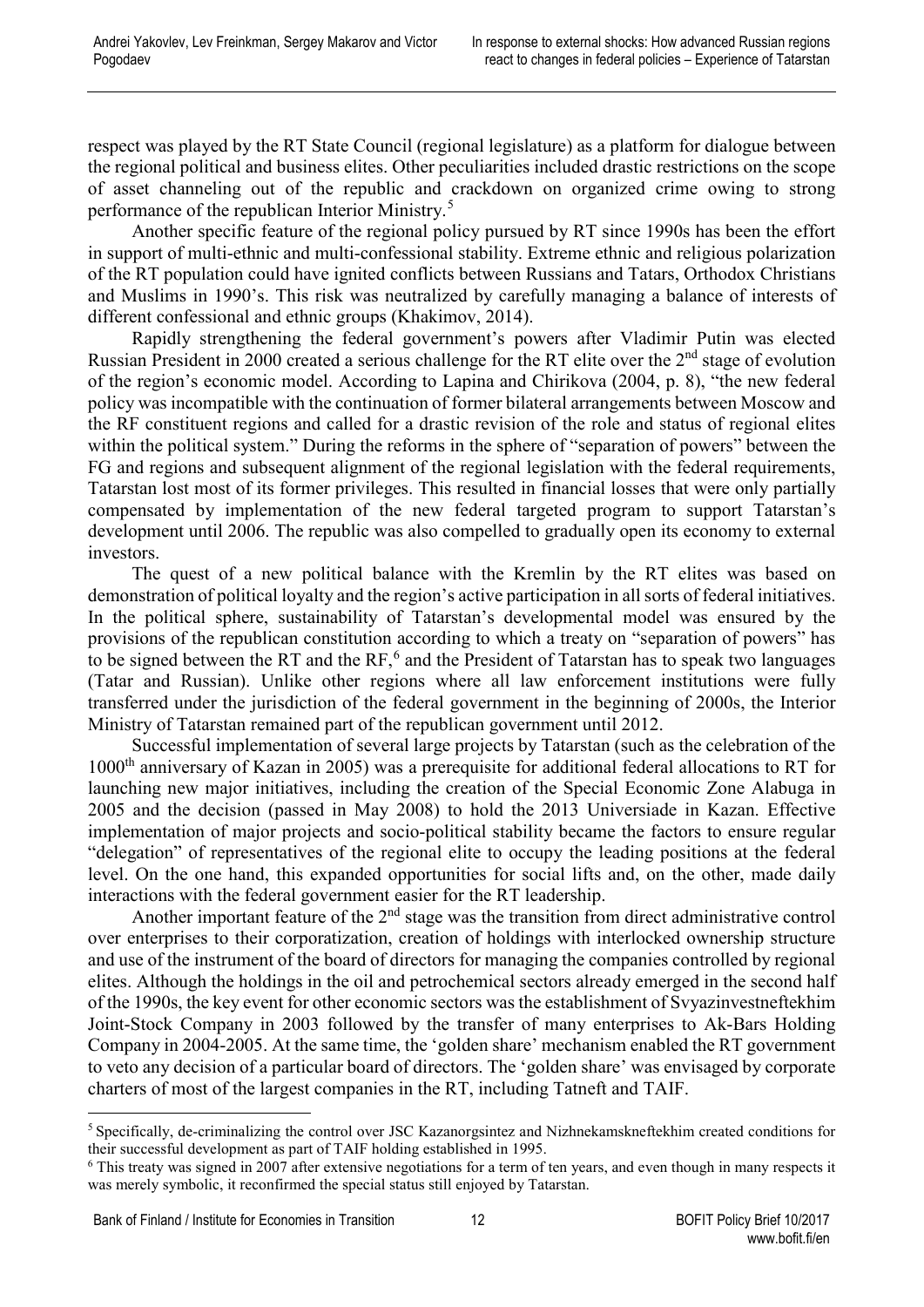On the whole, holdings in the RT were designed to perform three main functions: protect enterprise assets against unfriendly external takeovers<sup>[7](#page-13-0)</sup>; coordinate investment and other strategic decisions among enterprises; and accelerate enterprise restructuring. Additionally, it is worth mentioning the role of Tatneftekhiminvest-holding as a top-level expert and communication platform under the RT President.

Overall, a developed multi-channel system of within-the-elite communications was formed by mid-2000s that included the RT State Council, boards of directors of republican holdings and major enterprises and other simultaneously functioning platforms. This system was supplemented by an effective mechanism of regular monitoring of enterprises' performance. Its key element was the RT presidential administration vested with broad controlling and inter-sector coordinating functions and utilizing e-government mechanisms widely implemented in RT.

Despite these accomplishments, development of the regional economy during that period was predominantly relying on the old production facilities with the prevalence of brownfield projects. The creation of the Special Economic Zone Alabuga in 2005 marked the start of implementation of the regional strategy aimed at facilitation of technological and managerial innovations, attracting foreign direct investments, and testing new market-based "rules of the game." However, at that time the regional elites were not yet ready for active interaction with external investors.

On the whole, despite successful adaptation to the new political environment, until the end of 2000s, the RT elite continued the developmental policy that aimed predominantly on attraction and effective utilization of additional federal resources while keeping the regional economy practically closed to external investors. The crisis of 2008-2009 has vividly demonstrated the limits and risks of such a model and triggered transition to the current,  $3<sup>rd</sup>$  stage in the model's evolution.

To overcome the consequences of the crisis, Tatarstan received an emergency package of financial assistance from Moscow, which was granted first and foremost in the form of public budget loans at a very low interest rate (Vartapetov, 2011). Nevertheless, the crisis explicitly made the regional elite think about about the future developmental path in the new environment of low oil prices. The corresponding questions were posed to the experts who were invited at the end of 2012 to participate in the elaboration of the Tatarstan-2030 Development Strategy. This ambitious project was initiated by President Minnikhanov, but the strategic discussions over the RT's developmental agenda (which reflected the region's historical and cultural peculiarities) have been ongoing since the 1990s with the participation of the first President of Tatarstan Mentimer Shaymiev (2001). The preparation of Strategy-2030 lasted approximately three years and involved serious external expert support.<sup>[8](#page-13-1)</sup> This process facilitated the formation of a harmonized vision of the RT's future as a "global" region" with a high level of integration into international markets. Strategy-2030 positions Tatarstan as the leading RF region in terms of quality of human capital, institutions, infrastructure, external integration and internal space.

According to the Strategy's baseline scenario, by 2030 the following changes should take place in the RT's economy: nearly doubling of per capita gross regional product, diversification of its economic structure which should become less dependent on production of raw commodities, acceleration of business innovation, environmental improvements, and significant growth in direct foreign and overall fixed capital investment. The Strategy also envisages growth in aggregate R&D expenses from less than 1% of GRP in 2014 to 3% of GRP in 2030, which corresponds to the expenditure level in the countries that lead the global innovation process. The implementation of the Innokam cluster project, which envisages a triple increase in output by 2020, is considered a key growth driver in the mid-term.

<span id="page-13-0"></span> $<sup>7</sup>$  A typical example of efficiency of the RT's mechanisms for maintaining control over local assets was the case of</sup> Zelenodolsk Shipbuilding Plant manufacturing *inter alia* naval vessels, which was not handed over to the United Shipbuilding Corporation (USC) controlled by the federal government.

<span id="page-13-1"></span><sup>8</sup> <https://www.business-gazeta.ru/article/106243>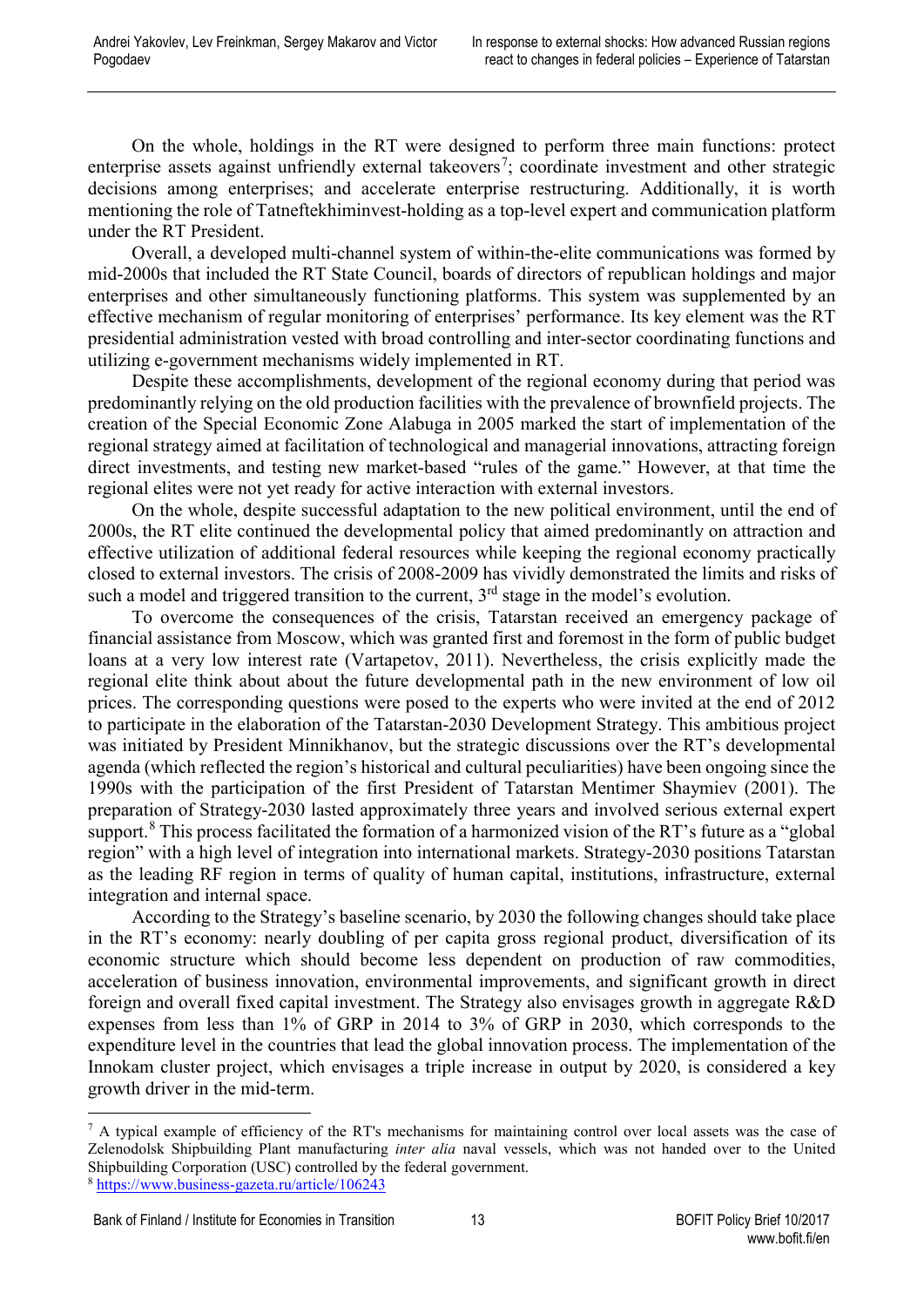Simultaneously with the preparation of Strategy-2030, the RT's authorities were conducting an analysis of the experiences of structural transformation accumulated in Singapore, Malaysia, and other East Asian countries. They also launched large cluster development initiatives as a basis for accelerating business innovation (the Innokam and Innopolis projects).

Another specific feature of the third stage was a dramatic expansion in the scope of credit instrument utilization for implementing priority development projects in the RT. The republican authorities have been actively leveraging their control over the local banking system to support key investment projects. The overall credit support has grown substantially during the third stage due to the emergence of two additional important lending channels: loans of major "Moscow-based" banks that were frequently extended within the context of informal arrangements between the RT's leadership and the top managers of particular state-owned banks<sup>[9](#page-14-0)</sup> and credit lines of foreign banks for the purchase of equipment that were granted as part of intergovernmental agreements.<sup>[10](#page-14-1)</sup>

An important event during the third stage was a serious bank crisis in the RT at end of 2016 – beginning of 2017. Bankruptcy of the region's second largest bank (in terms of assets), Tatfondbank, involved perceived loss of 97 billion rubles, or more than 1.5 billion dollars, and the arrest of its controlling owner and key managers.<sup>[11](#page-14-2)</sup> We believe that this crisis was caused primarily by mistakes in the current lending policy of this particular bank intensified by long-term consequences of substantial credit support of social priority projects and politically-connected enterprises by the government. Losses accrued during 25 years of extending "bad" loans based on political decisions have ultimately reached the scope where it was no longer possible to conceal or refinance them. The experience of other countries shows that any model of state capitalism is fraught with such risks for the financial sector. Quite similar examples of bank crises can be found in recent history of South Korea (acute liquidity crisis in 1972 – see Lim (2000)) and Japan (bank problems caused by implosion of the real estate bubble in early 1990s – see Hutchison and [McDill](http://www.sciencedirect.com/science/article/pii/S0889158399904276#!) (1999)). In a situation of excessive involvement of the authorities in the process of investment decision-making mistakes in the financial sphere often come out with a significant time lag and in a particularly acute form. In the long term, the 2016 crisis may produce additional incentives for the banking sector reform in the RT and stimulate its greater openness to entry of major external players.

In sum, the common distinctive features for all three stages in evolution of the RT developmental model include the following:

Public administration, relations with the federal government, and internal policies:

- The region's powerful political and administrative resource (including a capable managerial team and strong implementation discipline), effectively leveraged for both producing the desirable election outcomes and mobilizing additional federal resources
- The federal government's greater trust toward the regional elite owing to regular fulfillment by Tatarstan of its commitments

<span id="page-14-0"></span> <sup>9</sup> A vivid example is the loan granted by Sberbank to Kazanorgsintez in 2009 as a result of Mentimer Shaymiev's direct request for support submitted to RF President Medvedev.

<span id="page-14-2"></span><span id="page-14-1"></span> $10$  E.g. the construction of the "Ammonium" plant is financed in addition to Vnesheconombank by a number of foreign banks, including the Bank of Tokyo-Mitsubishi, Sumitomo Mitsui Banking Corporation, J.P.Morgan limited, and Mizuho Corporate Bank, which have collectively granted a loan worth \$500 million in the autumn of 2011. <http://www.moneyjournal.ru/bizness/nedvizhimost/stroitelstvo-zavoda-ammoniy-viroslo-v-tsene-v-2-5-raza-9752.html> <sup>11</sup> See <https://rg.ru/2017/03/04/reg-pfo/ushcherb-ot-dejstvij-rukovodstva-tatfondbanka-ocenili-v-3-mlrd.html>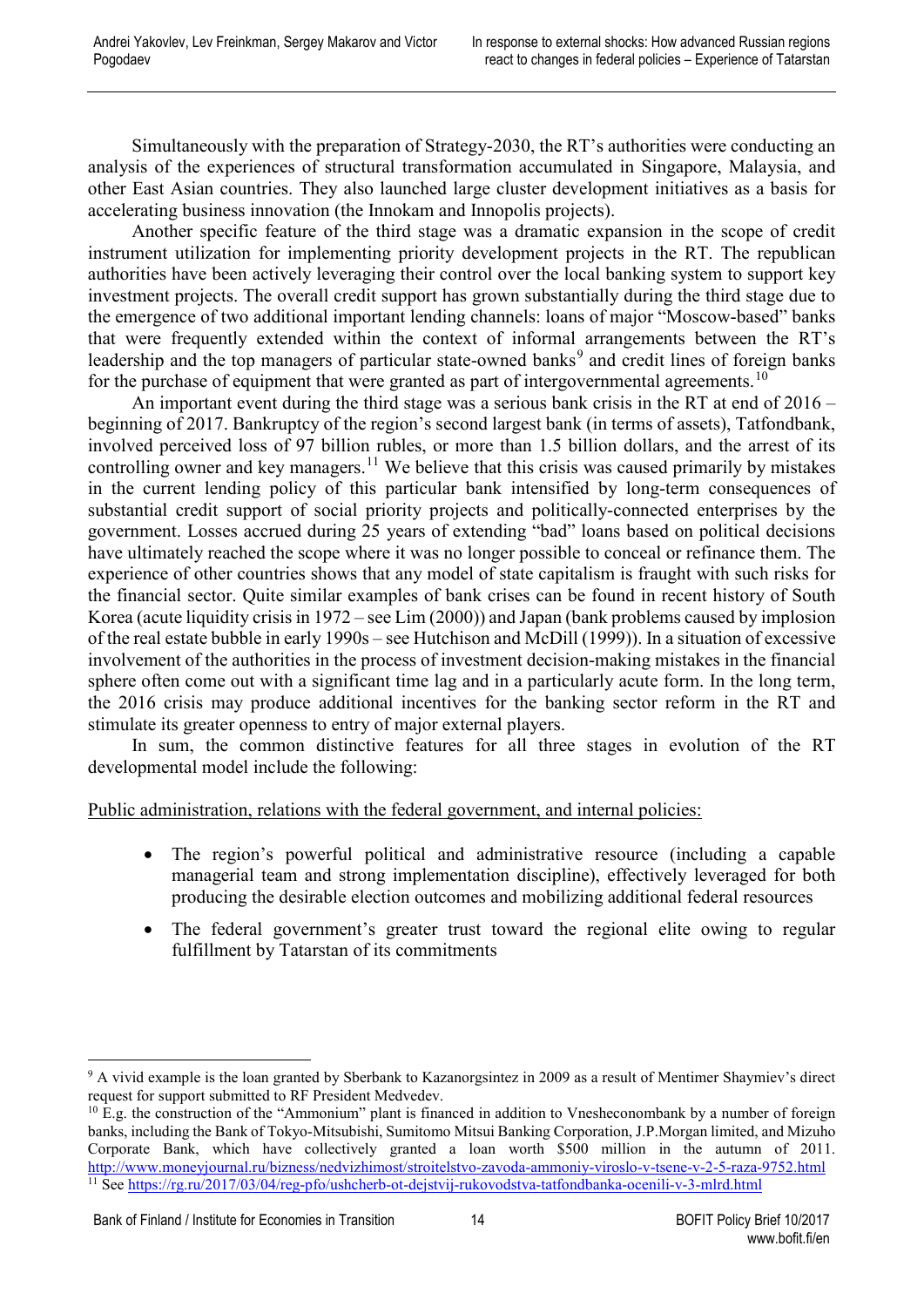- Predictability of the government's policy, stable "rules of the game" for entrepreneurs, including relatively low administrative costs of conducting business and a moderate level of corruption<sup>[12](#page-15-0)</sup>
- Well-established institutional arrangements to coordinate activities of the government and business entities, including the RT State Council, various development institutions and republican holdings
- Consolidation of all social groups around the idea of "regional patriotism" and a high level of tolerance in society<sup>[13](#page-15-1)</sup>

Economic, social and industrial policies

- Special privatization and corporate governance models enabling to maintain regional control over core assets; accelerated privatization of industrial land plots that broadened opportunities for financing of enterprises' development programs<sup>[14](#page-15-2)</sup>
- Strong credit support for business development based on the resources of the regional financial system and the RT government assistance in securing borrowing from nonrepublican banks
- Agriculture as a priority sector and an important recipient of budget funding
- Policies to ensure social stability, administrative interventions to control poverty and unemployment rates with simultaneous restrictions on wage growth
- Strict control over siphoning off assets and capital flight from the republic

Some specifics of the "oriental" style of governance in Tatarstan and a number of key characteristics of the developmental model shaping out in the republic are quite similar to the catching-up developmental model typical of Southeast Asian countries (Amsden 1989, Lee Kuan Yew 2000, Amsden and Chu 2003, Sabel & Jordan 2015). These characteristics include the following:

- A respected political leader with a long-term vision, interested in sustainable national development and capable of formulating long-term developmental goals acceptable for key groups in the elite and society at large
- Healthy patriotism of the national/regional elite and its consolidation in the face of external threats and challenges
- Presence of serious external challenges to customary existence of traditional elites
- Policy orientation on integration into the global markets and global competitiveness

<span id="page-15-0"></span><sup>&</sup>lt;sup>12</sup> Not many reliable measures of Russia's regional corruption are available. The report by FOM (2011), which was based on the comprehensive Russia-wide survey, rated Tatarstan as the region with the below-the-average petty corruption level. At the same time Tatarstan is one of the regions in the group with low variation in a "bribe tax" on business (Levina et al., 2016), which is a manifestation of well-functioning informal regulatory mechanisms, to which most companies, familiar with the terms of doing business in the region, have easy access.

<span id="page-15-1"></span><sup>&</sup>lt;sup>13</sup> Compared to other regions of the Russian Federation, Tatarstan demonstrates the highest level of cultural assimilation of its Muslim and non-Muslim population and an increased degree of inter-confessional tolerance (Braginskaia 2012).

<span id="page-15-2"></span><sup>&</sup>lt;sup>14</sup> On 1 January 2013, 59% of land designated for industrial use in Tatarstan were owned by legal entities compared to only 8% in Russia as a whole.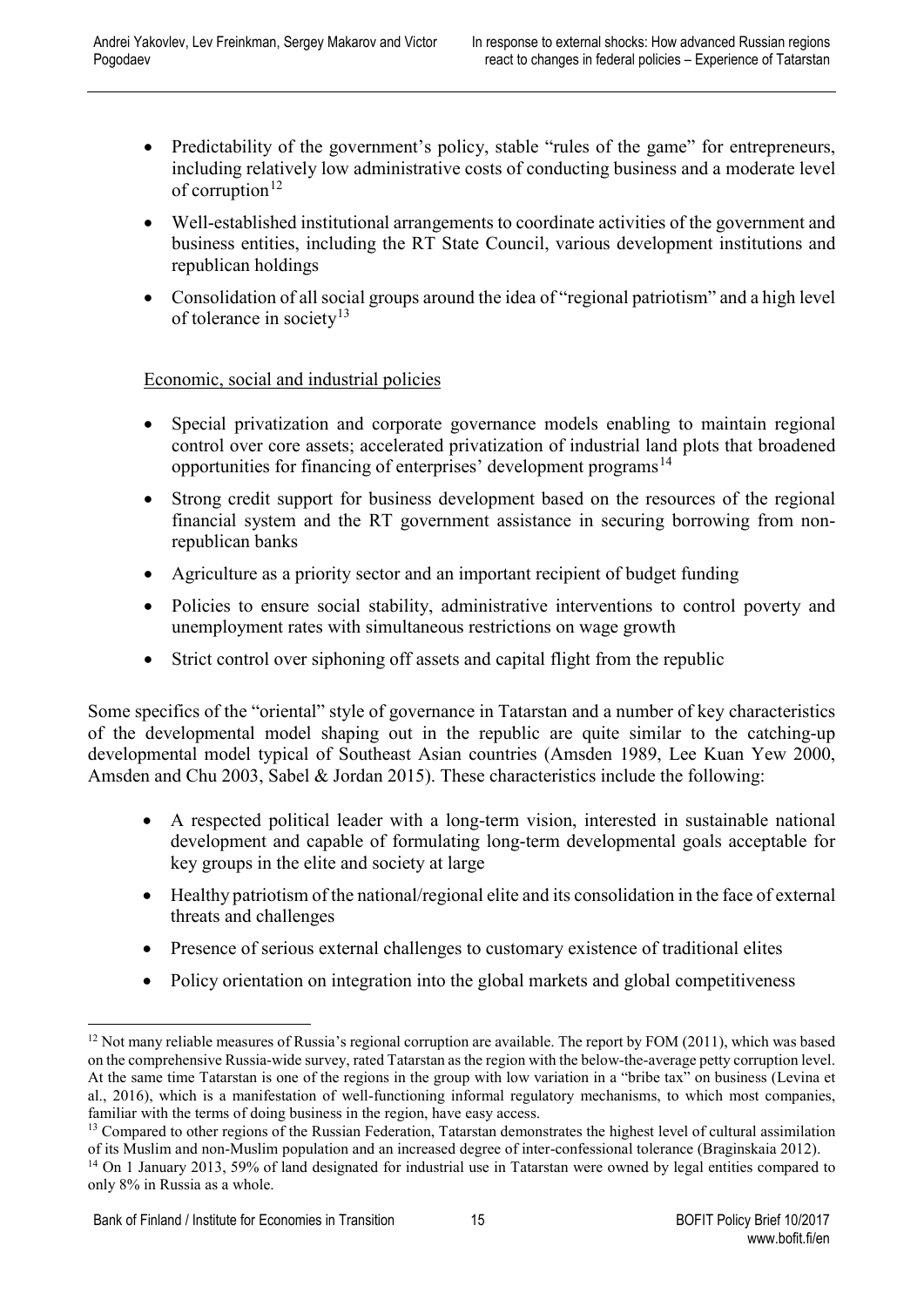Another common feature of Tatarstan and successful SEA countries is the formation of an autocratic political regime capable of ensuring continuity of policy over a long time. At the same time, it has to be reckoned that Tatarstan is a constituent region within the Russian Federation rather than an independent state. Largely due to this, Tatarstan's regional developmental model during the first 20 years after the Soviet Union's collapse can rather be described as a model based on successful competition over federal resources. Evolution towards a "catching-up developmental model" began only after the 2009 crisis that aggravated the risks of both loss of resources provided by the federal government as well as loss of control over its own key assets.

Another distinction of Tatarstan's evolving developmental model from the most prominent examples of the developmental states in SEA concerns the degree of openness of the system to new market entries – both Russian and foreign ones. It should be emphasized in this respect that at the early stages of economic development some SEA countries also preferred to keep their markets closed. Specifically, South Korea in 1960s – 1980s was prioritizing the borrowing of technologies using foreign credit resources instead of encouraging foreign direct investments. However, today technological breakthrough in a small economy such as Tatarstan is no longer possible without opening its market to foreign investors that are technological leaders in their sectors.

In this context, the system of the regional elites' control over the core economic assets in Tatarstan hampers the inflow of external investments, especially into incumbent enterprises and areas outside the special economic zones. As a result, the inflow of foreign investments remains significantly below its potential. This, in turn, deters the pace of export growth, slows down diversification, and limits the region's globalization prospects.

In addition, serious barriers to development of small and medium enterprises (SMEs) continue to exist in Tatarstan. In this respect, the current situation in RT is not much different from the average in Russia. Global experience shows that the role of new enterprises, especially medium businesses, increases significantly during the transition to the catching-up developmental model. The experience of China in this area can be considered quite characteristic: there economic growth at the first stage of reforms was achieved largely due to creation and rapid development of new township and village enterprises (TVEs) established under the control of and with personal participation of representatives of the local party elite (Weitzman & Xu 1994, Putterman 1997). Our expert interviews in Tatarstan suggest that the weakness of the SME sector is broadly acknowledged in RT as a serious problem, but for a time being state support granted to small business development is largely aimed at achieving social objectives, such as reductions in unemployment.

#### <span id="page-16-0"></span>5. What made possible the elite consensus in Tatarstan and what are its manifestations?

The literature discussing the institutional foundations of the developmental state (Doner & Schneider 2016, World Bank 2017) makes a point that the local elites must reach consensus regarding development objectives of their territory as the basis for formulation and implementation of a successful long-term development strategy. Three main factors leading to the formation of such consensus are commonly identified:

- A serious economic and/or political crisis
- A serious strategic threat aggravating the risks for incumbent elite groups (pressure on the elites from below or from outside)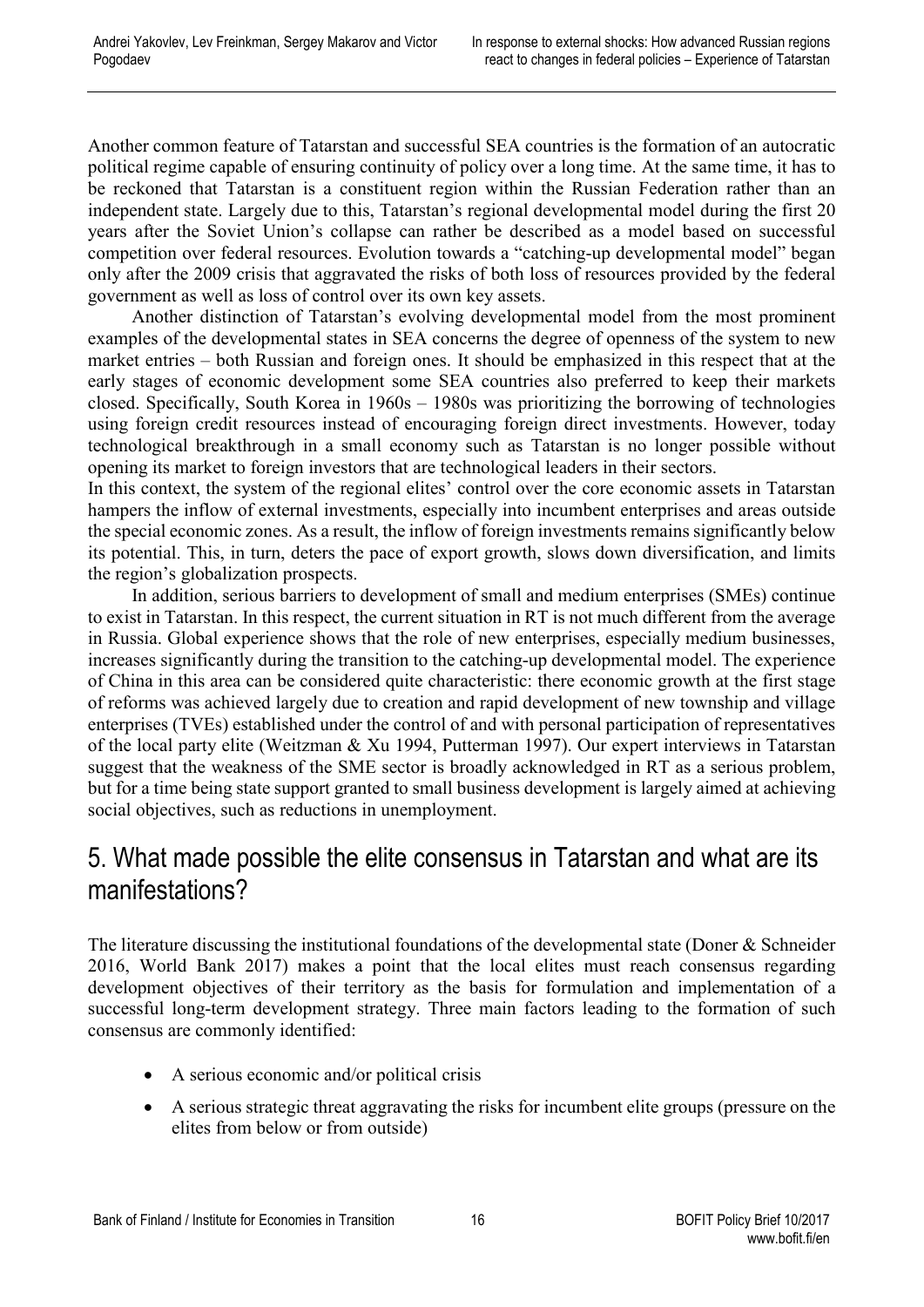• Patriotically-minded national elite ready to assume responsibility for a quest and implementation of anti-crisis solutions and oriented on pursuing long-term development objectives

In our opinion, all these factors were in place in Tatarstan in 2010. Specifically, the 2008-2009 crisis demonstrated the vulnerability of the existing economic model with its excess dependence on hydrocarbon production. The realization of the risks associated with the falling oil prices helped better understand the need for economic diversification. The loss of control over Bashneft by the neighboring Bashkortostan in 2009 has demonstrated the risks of possible seizure of key assets and got the RT elite thinking about adequate responses in the event of a similar scenario. In addition, a traditional characteristic of the elite groups in the RT has been and remains the cohesion of the key players, their readiness to jointly defend Tatarstan's strategic interests. This cohesion emerged due to the similarity in their mentality and frequently common rural origins (Salagaev, Sergeev, 2013).

Unlike many other regions of the Russian Federation, Tatarstan was characterized with considerable continuity during the reform of its governance system and a higher share of representatives of the Soviet elite who managed to retain senior positions after 1991. A vivid example of this cohesion is the successful collective actions of Tatarstan's leadership to maintain republican control over key regional enterprises in the 1990s.

An essential element of the local political culture is the tradition of searching for compromises, orientation on the settlement of internal conflicts with their own resources and without involving external players. An important role in maintaining political stability in the RT was played, in part, by a political compromise achieved in the 1990s on two issues of paramount importance – the status of the Tatar language and Tatarstan's relations with the federal government (Khakimov, 2014). The RT elites are also distinguished by their orientation on success at the individual, corporate and regional levels and practical recognition of the priority of strategic interests over short-term benefits.

Additionally, it is worth mentioning the following essential characteristics of the RT's political system that have facilitated the formation and preservation of elite consensus:

- Having in place an elaborate system of checks and balances in the republic which was formed by President Shaymiev and is still actively supported by him.<sup>[15](#page-17-0)</sup> The examples of such balances in politics include the distribution of key positions in the State Council and across the municipal authorities between representatives of different "interest groups" and in business – the relations between Tatneft and TAIF companies.
- Effective performance of the developed within-the-elite communication system, including several parallel permanently functioning channels.
- Social lifts for the leaders capable of delivering the anticipated result (even though the HR policy in Tatarstan cannot be described as fully based on meritocracy principles). Administrative promotion within the system, e.g. for district heads, depends in most cases on successful development of their territories.
- Regular rotation (reciprocal transfers) of representatives of the power and business elites (e.g. appointing directors of large enterprises to the positions of deputy minister and vice versa).

The evolution of within-the-elite relations in the RT closely corresponds to the theoretical concepts of Douglas North et al. about the evolution of "limited access orders" (North et al., 2009; North et

<span id="page-17-0"></span><sup>&</sup>lt;sup>15</sup> The following perfect illustration of the system of checks and balances can be made: after his election to the post of RT President in 2010 Minnekhanov "inherited" from Shaymiev his head of presidential staff, Yuri Kamaltynov, who was succeeded in 2012 by a local political heavyweight Asgat Safarov – another person from Shaymiev's team.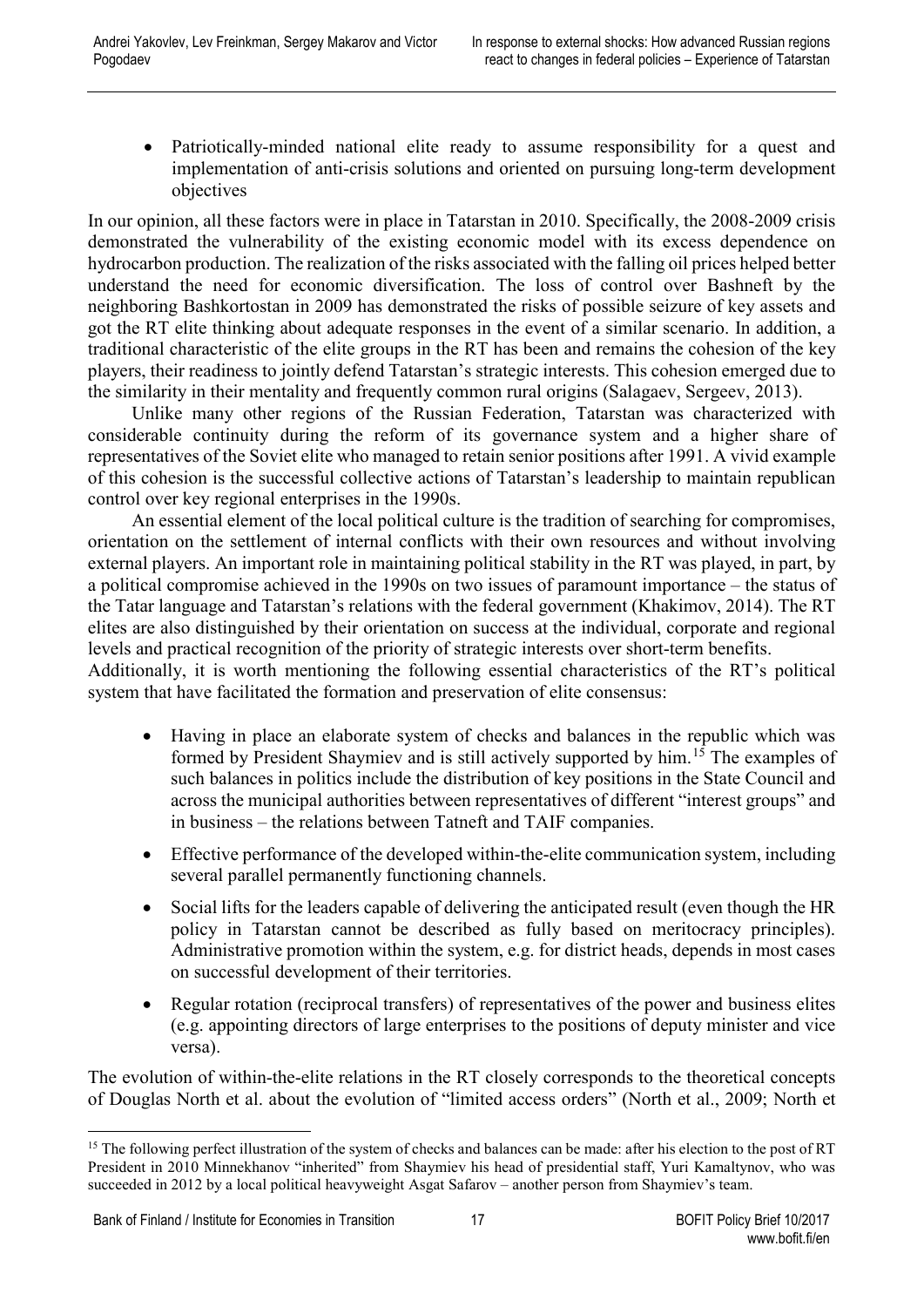al., 2013). An important prerequisite for the transition to a more mature developmental stage of "limited access orders" is the formation of rules of conduct for the elite,<sup>[16](#page-18-0)</sup> which are based on an effective within-the-elite communication system and existence of mechanisms for monitoring of compliance with the agreed rules and sanctions for their violation – along with an overall decrease in the scope of violence.

There are several examples attesting to the maturity of the Tatarstan elite, its ability to deal with difficult, potentially conflict-prone situations predominantly by peaceful means, on the basis of negotiations between representatives of competing elite groups. Since 1990s President Shaymiev has been conducting the policy of "coercion of the elite to unity" based on the broad use of power instruments and reliance on the RT's Ministry of Interior, including suppression of organized crime groups and prevention of withdrawal of assets from Tatarstan. At the same time, the "expulsion by promotion to the federal level" with respect to representatives of the local elite who for some reason or another failed to fit into the emerging political consensus.<sup>[17](#page-18-1)</sup> By applying this approach Shaymiev managed to peacefully resolve a serious internal conflict – the so-called "coup of district heads" – in 1998.[18](#page-18-2)

All this became a prerequisite for peaceful transition of presidential power in the RT in 2010 without considerable property redistribution in the republic. Moreover, according to the information provided by local experts, the preparation for the handover of power in the RT started in 2005, when President Shaymiev had expressed his personal readiness to resign, but the Kremlin persuaded him to stay for another five years. At the same time, this important political transformation resulted in gradual and coordinated redistribution of the roles of different elite groups in the political and economic life of Tatarstan.

At the same time, it has to be emphasized that the 2008-2009 crisis created considerable but on the whole insufficient incentives for transition to a new regional developmental model in the RT. The regional elite was not yet ready to share its status with new players outside the "development zones" and create institutional conditions for their integration in the mechanisms of within-the-elite interaction. Further tightening of budget restrictions and dilution of the RT's special status after 2014 have fanned up initial incentives for change, as it became absolutely clear that acceleration of growth was possible only through active involvement of private investors. In our opinion, this situation may step up transition to a new and more sustainable regional developmental model.

<span id="page-18-0"></span> <sup>16</sup> Such rules can sometimes be "unwritten" – which is the case of China, for example.

<span id="page-18-1"></span><sup>&</sup>lt;sup>17</sup> For instance, Farit Gazizullin, first deputy chairman of the RT government since 1991 in charge of matters of privatization and industrial management, in 1996 became first deputy chairman of the RF State Property Committee and in 1997 – Vice-Premier and Minister of Property Relations. Kamil Iskhakov, Kazan Mayor since 1991, in 2005 was appointed RF Presidential Envoy to the Far Eastern Federal District.

<span id="page-18-2"></span><sup>&</sup>lt;sup>18</sup> This event was later described by the regional media as an attempted "palace reshuffle" initiated by chief of the RT presidential administration Khaliaf Nizamov, Naberezhnye Chelny administration head Rafgat Altynbaev and interior minister Iskander Galimov with support of several district administration heads

[<sup>\(</sup>http://kazan.bezformata.ru/listnews/vsesilnij-avtor-putcha-glav/12834907/\)](http://kazan.bezformata.ru/listnews/vsesilnij-avtor-putcha-glav/12834907/). Mentimer Shaymiev succeeded in retaining control over the State Council owing to active support of Kazan administration head Kamil Iskhakov and chief of the presidential security service Asgat Safarov. As a result of this conflict the interior minister was replaced by Asgat Safarov and one of the coup's main initiators was promoted to the RF Federation Council.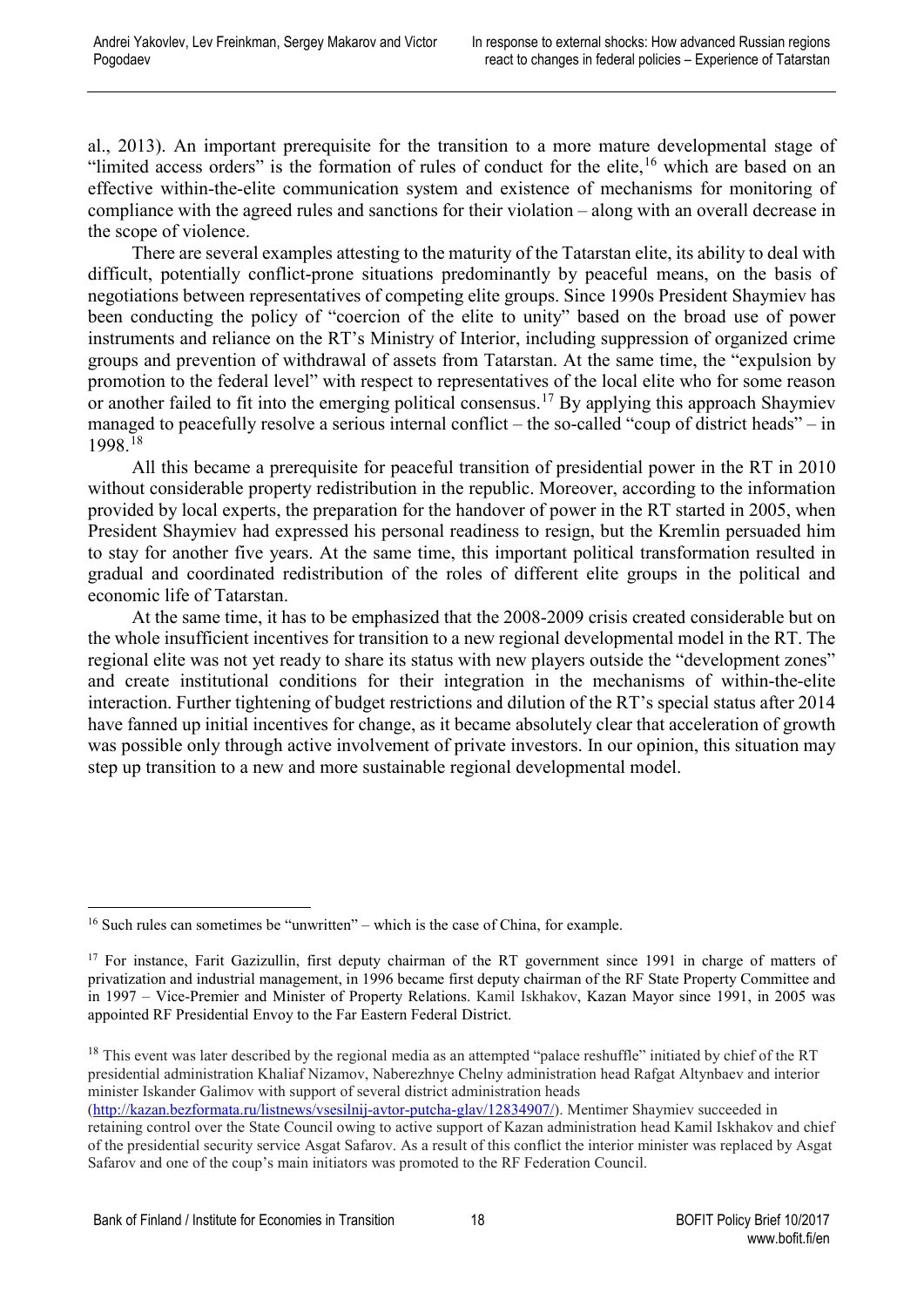### <span id="page-19-0"></span>6. The Tatartstan model: its comparative advantages, weaknesses and risks

In this section we will sum up the weaknesses and strengths of the developmental model shaping out in the RT, based on our SWOT analysis. In our opinion, the strengths and potential opportunities of the evolving developmental model in the RT are connected with its following peculiarities:

- high consolidation level of the local elite,
- existence of developed communication channels between the elites and conflict resolution mechanisms,
- availability of a long-term regional development strategy elaborated with the participation of all key players,
- established mechanisms of interaction with the federal government.

Owing to the unifying concept of regional identity, the inhomogeneous ethnic and religious make-up of the population was transformed from a potential risk into one of the region's competitive advantages (Khakimov, 2014). The authorities are trying to leverage the opportunities and connections of different population groups for external promotion of the RT projects and attraction of additional resources to the region.

The advantages of Tatarstan's developmental model also include policy predictability and stability, lower costs and risks of conducting business, and additional guarantees for entrepreneurs who are ready to invest in the RT's priority projects. Additional factors of relative advantage of the regional investment climate include the following:

- High quality and intensity of the dialogue between the government and the business community;
- High executive discipline; harmonized actions of the administration at the republican and local levels; efficient process of inter-departmental approvals (which is partially due to the RT's influence in the process of appointment of heads of the federal executive authorities' territorial agencies);
- High rate of investment in the economy partially funded from the federal sources.

At the same time, the strict "power vertical" ensuring strict adherence to any directives of the chief executive is fraught with serious risks. The innovative model of economic development cannot depend on over-centralization of the decision-making process and the activity of one, albeit a very energetic person.<sup>[19](#page-19-1)</sup>

The RT model could be assessed quite positively against a number of characteristics of the developmental state model as they are commonly presented in the academic literature (Chibber 2014; Evans 2014; Doner et al. 2005). In particular, over the past 25 years Tatarstan has accumulated

<span id="page-19-1"></span><sup>&</sup>lt;sup>19</sup> In all autocratic regimes, very much depends on decisions of the chief executive. Tatarstan is no exception in this respect. But the question is: to what extent can a charismatic leader transfer his modernization policy into an "institutional regime"? Will he succeed in creating a system of institutions capable of continuing to operate without him? If this is impossible, the "country of development" functioning well in the "manual mode" will most probably start degrading and may even reach the stage of self-destruction (something we have witnessed in many Middle Eastern countries during the "Arab Spring").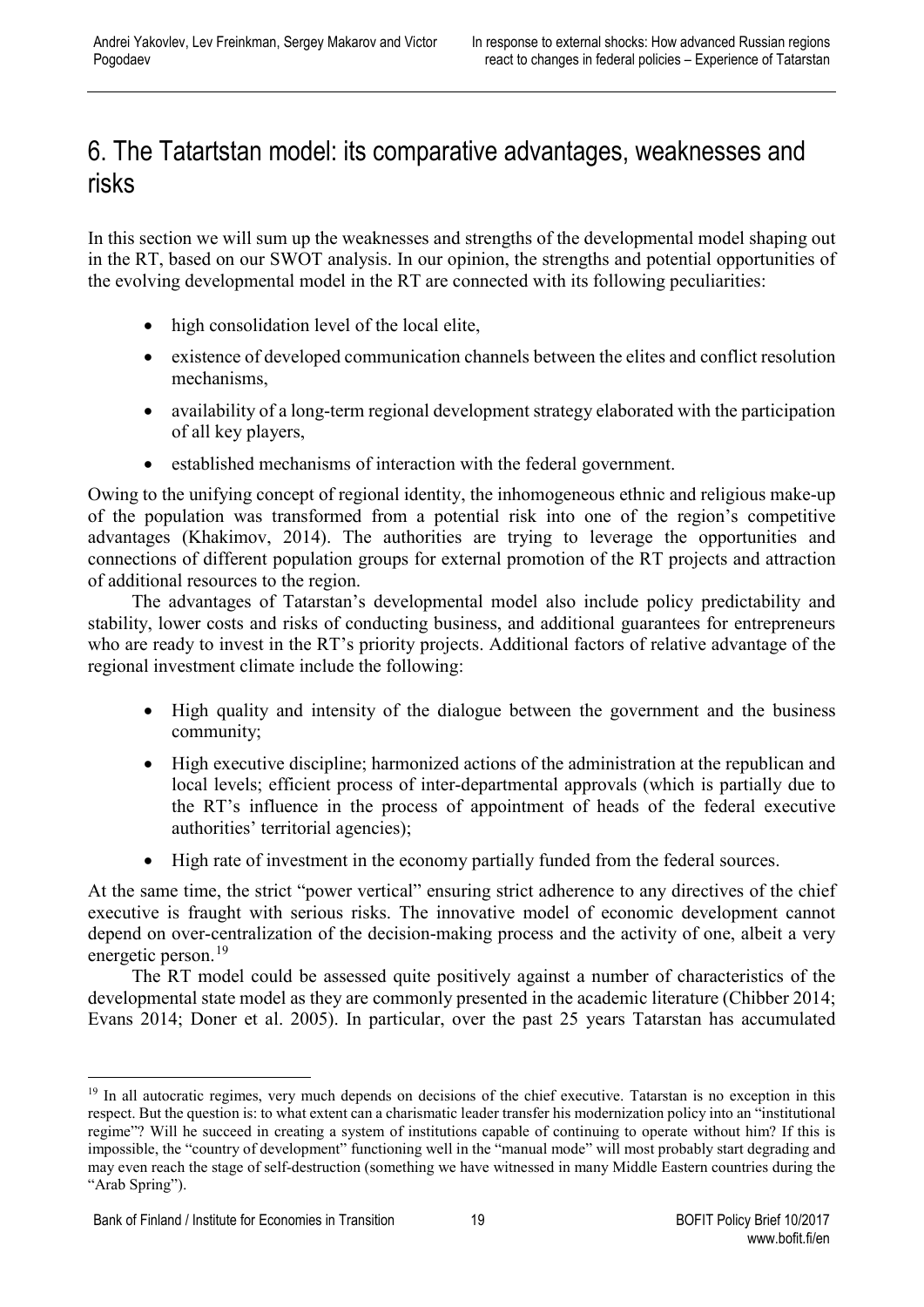considerable institutional strength in the following areas that are considered critical for transition towards a capable developmental state:

- Robust elite consensus; broad elite's commitment to development
- Capable apex institution with the strong coordinating and monitoring mandate (in the RT this role is played by the President's office for strategic priorities and the RT Prime Minister office for all other goals)
- Government coherence and capacity to coordinate diverse interests
- Dense links between the government and leading firms, while sufficient government autonomy is preserved to allow for effective monitoring
- Controlled corruption

At the same time, we have identified three particular areas where Tatarstan would require further institutional strengthening to meet 'the performance standards' of the developmental state model. First, while the arrangements for state monitoring over the corporate performance have been wellestablished and functioning well, the mechanism of sanctions for business non-compliance with the agreed performance targets remains largely informal and non-transparent. Overall, there have been only a limited number of well-known examples of sanctioning a poorly performing team of managers/owners, which undermines credibility of the existing sanctioning mechanism and erodes the concept of "state support as a contract" (Chibber, 2014).

Second, there is a growing concern regarding the RT's state capacity to adequately tax the elite in order to provide sufficient funding for investing in developing priorities<sup>20</sup>. This concern reflects both rapidly growing income inequality in the RT and the facts of massive wealth accumulation by specific individuals. Third, little progress has taken place with respect to expansion of the existing coalition/partnership between political and business elites to ensure broader representation of diversified civil society interests. In particular, in the era of knowledge economy, the creative class has to get more opportunities to influence the decision-making process (Evans, 2014).

Tatarstan's specific distinction from countries of Southeast Asia (which the RT elites could use as an example in the process of creation of their own developmental state model) consists in the fact that it is not an independent state but a region constituting part of a large multi-ethnic country. The common policies and regulatory and legal space formulated in Moscow for the country as a whole may both promote or hamper positive dynamics in the RT. In the present-day situation the implementation of any long-term development strategy in the RT involves a considerable risk of worsening of relations with the Kremlin, in part, due to the possible attempts by the federal elites to seize substantial amounts of assets from under regional control (against the backdrop of general depletion of resources). The signs of worsening of relations between Kazan and Moscow already mentioned above include the federal government's refusal to extend the treaty on the separation of powers between the RF and the RT, refusal to bail out Tatfondbank, and postponement to an indefinite period of construction of the high-speed road Moscow-Kazan.

In this connection it is important for the RT elites to have a clear vision of what Tatarstan has to offer to the FG in the present situation of international confrontation and tight budget restrictions for mitigating the corresponding risks. In our opinion, rapid economic growth in the RT can and should become an important element of this "offer." The RT elite needs it no less than the Kremlin does, as only in the event of increasing the amount of rent will the leaders of Tatarstan have a chance

<span id="page-20-0"></span> $^{20}$  It is worth noting than in the 90es and early 2000 RT used to tax the elites at a higher rate: it utilized the mechanism of regional extra-budgetary funds to accumulate significant additional resources to finance its social policy and sectoral priorities.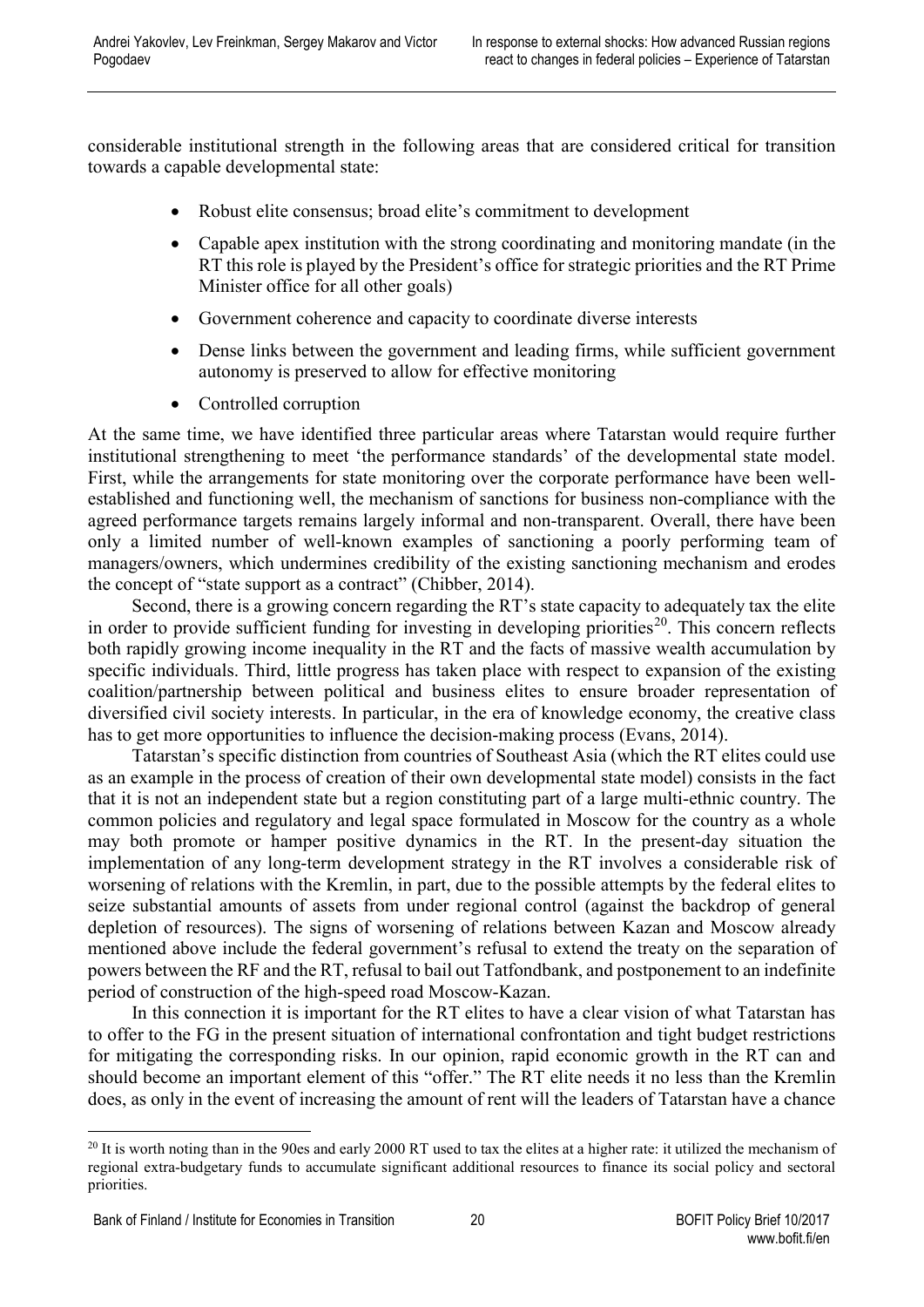to mitigate contradictions between the interests of the incumbent elite and new players. However, many representatives of the federal government (especially in its law-enforcement sectors) presume that advanced development of stronger regions may create a risk of building-up regional separatism. At the same time the federal government has to shoulder the pressure of depressive regions, which makes its socioeconomic ministries skeptical about the interests of stronger regions.

The possible solution to this challenge may consist in expanding cooperation with other regions. In particular, Tatarstan could initiate the elaboration of interregional infrastructure projects and their implementation jointly with the neighboring regions, which do not have management competencies such as the RT. We believe that the initiatives aimed at rapid formation of interregional markets centering around strong regions would seem more attractive to the Kremlin than the projects benefitting only one leading region.

Firstly, such projects could help level out the regional differences (as this cooperation would allow less developed regions disposing of lesser assets to demonstrate higher growth rates) and relieve the social burden on the federal government. Secondly, these projects can potentially spread best practices and replicate management competencies from the leaders to their neighboring regions. Finally, closer economic cooperation between strong regions and their neighbors would promote the formation of mechanisms that objectively strengthen interregional integration within the Federation.

From the prospective of "limited access orders," development of interregional cooperation results in sophistication of the existing connections between different elite groups and raises the sustainability of the system as a whole. However, for elites in the leading regions (namely, in Tatarstan) transition to such strategy would signify not only the need to agree with the federal government but also to consider mutual interests and find compromise solutions in relations with the neighboring regions while creating mechanisms of compliance control of the reached agreements.

An additional risk for the catching-up developmental model in Tatarstan is connected with the preservation of the system of the regional elites' control over the main economic assets. As already discussed above, the regional elites are selective in admitting "strangers" to the incumbent enterprises for fear of losing control. This approach has positive aspects to it: specifically, it lowers the risks of increased social tensions caused by the efforts of new owners aimed at corporate restructuring and restricts external investor opportunism. It should be mentioned that both South Korea (until the end of 1980s) and China (until mid-1990s) were pursuing the same policy during the first stages of implementing their catching-up development strategies. However, at a certain moment the striving of incumbent players to retain control over all key assets can become an obstacle to further development.

The situation with salaries in the RT being systematically lower than in comparable regions of the  $RF<sup>21</sup>$  $RF<sup>21</sup>$  $RF<sup>21</sup>$  also poses risks for transition to a new developmental model. For a time being cheap labor force brings additional profit that can provide a source for business investment. But such effects are typical mainly for low-tech stages in the value chains. Production of high value added goods and services requires highly skilled workers. The focus of Strategy-2030 on development of human capital reflects the recognition of this problem in the RT. However, with the current relative levels of salaries in the RT additional investments in education in Tatarstan would only accelerate the flight of workforce from the republic.

Other significant risks of transition to a new developmental model include:

• The risk of aggravation of within-the-elite conflicts. Mentimer Shaymiev's departure (as an arbiter and political "heavyweight" maintaining the balance of forces between different interest groups) from the political scene can undermine the key mechanisms of weights and balances.

<span id="page-21-0"></span><sup>&</sup>lt;sup>21</sup> In 2015 the average salary in the RT was 95% of the average salary in Sverdlovsk Region – in spite of its GRP per capita being 15% higher.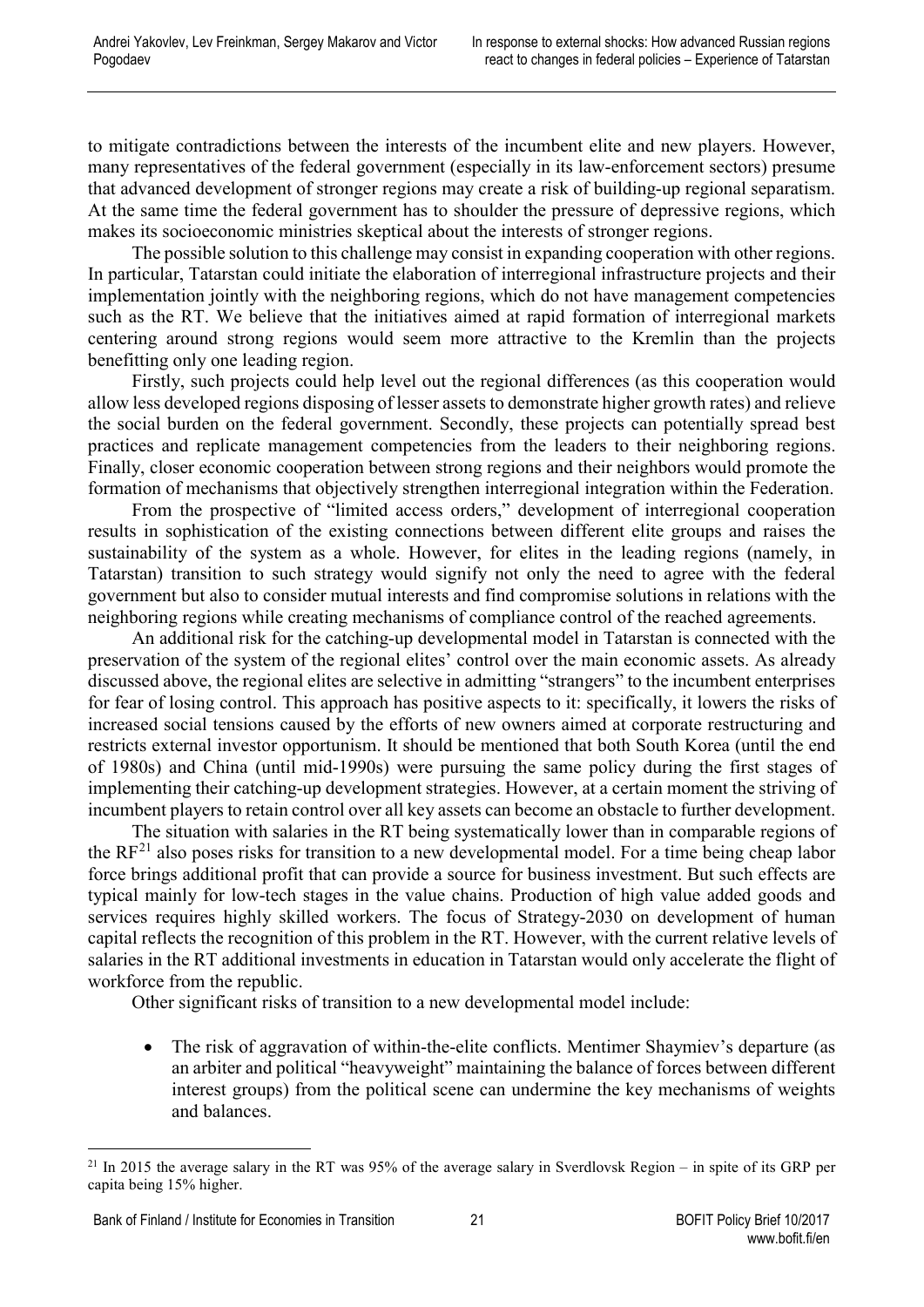- The risk of major and politically sensitive failures in the functioning of the regional governance system due to its excess centralization; the related risk of loss of confidence of the center and additional restriction of the republican powers.<sup>[22](#page-22-0)</sup>
- Possible contraction of the regional banking system after the bankruptcy of several regional banks in 2017, which will reduce the RT financial safety net in a considerable measure and restrict the authorities' opportunity to pursue the policy of settling social problems in the real sector by extending emergency loans to regional enterprises experiencing a crisis.

Finally, serious risks are created for the RT due to the Kremlin's lack of a nation-wide developmental strategy and possible contradictions between long-term goals pursued by Tatarstan and the solution of tasks that remain the federal government's priority in the short-term.

Additional significant restrictions to the RT economic development include the following:

- The RT financial sector remains underdeveloped, partially due to the closed nature of the regional financial institutions. Bank lending in the period before 2010 focused on support of socially-oriented and generally low-efficiency development programs of old enterprises, resulting in the a quality of the credit portfolio of major republican banks.
- The republic's current innovative potential is insufficient to ensure sustainable innovative development at a level of global leaders. Despite the existence of high-performance regional institutions and innovation development tools in the RT, an efficient innovation support ecosystem capable of sustainably generating domestic innovative products and technologies has not been formed yet. The transition to a new developmental model has to cope with human capital limitations<sup>23</sup> as well as the flaws in cooperation between universities, research centers and business.
- The remoteness from the Russian state border (distance from the main world markets) constitutes a restriction to global competitiveness of the products manufactured in the RT.

On the whole, the developmental model evolving in the RT has a number of comparative advantages providing the republic with the opportunities to maintain regional leadership and achieve its longterm strategic goals. However, the fulfillment of these opportunities will largely depend on successful response of Tatarstan's elites to new challenges facing the RT today. These include, first of all, the sharpening of interregional competition over federal support in the situation of shrinking federal resources and improvement in the quality of management in a number of regions. Under the new conditions the RT will inevitably have to make a greater stake on external sources of private financing requiring the regional elites to demonstrate better preparedness for self-restriction and increasing market access of new players, including external investors and local medium businesses.

<span id="page-22-0"></span> $^{22}$  Examples of such failure are the scandal at the "Dalny" police station in Kazan in 2012 and the recall of the license of Tatfondbank in 2017.

<span id="page-22-1"></span> $23$  The low standings of Tatarstan's universities in the all-Russia ratings should be mentioned. E.g. in 2016, the Kazan (Volga) Federal University (KFU) ranked only the  $17<sup>th</sup>$  among Russia's top universities, while the medical, technological, and aviation universities held the  $32<sup>nd</sup>$ ,  $54<sup>th</sup>$  and  $55<sup>th</sup>$  positions [\(http://www.edu.ru/ratings/reyting-vuzov-rossii-2016/\)](http://www.edu.ru/ratings/reyting-vuzov-rossii-2016/). Tatarstan's best university, KFU, was rated only the 37<sup>th</sup> in 2016 by the quality of its freshmen [\(https://www.hse.ru/ege/rating/2016/68395231/gos/?rlist&uplist&vuz-abiturients-budget-order=ge&vuz-abiturients](https://www.hse.ru/ege/rating/2016/68395231/gos/?rlist&uplist&vuz-abiturients-budget-order=ge&vuz-abiturients-budget-val=300)[budget-val=300\)](https://www.hse.ru/ege/rating/2016/68395231/gos/?rlist&uplist&vuz-abiturients-budget-order=ge&vuz-abiturients-budget-val=300).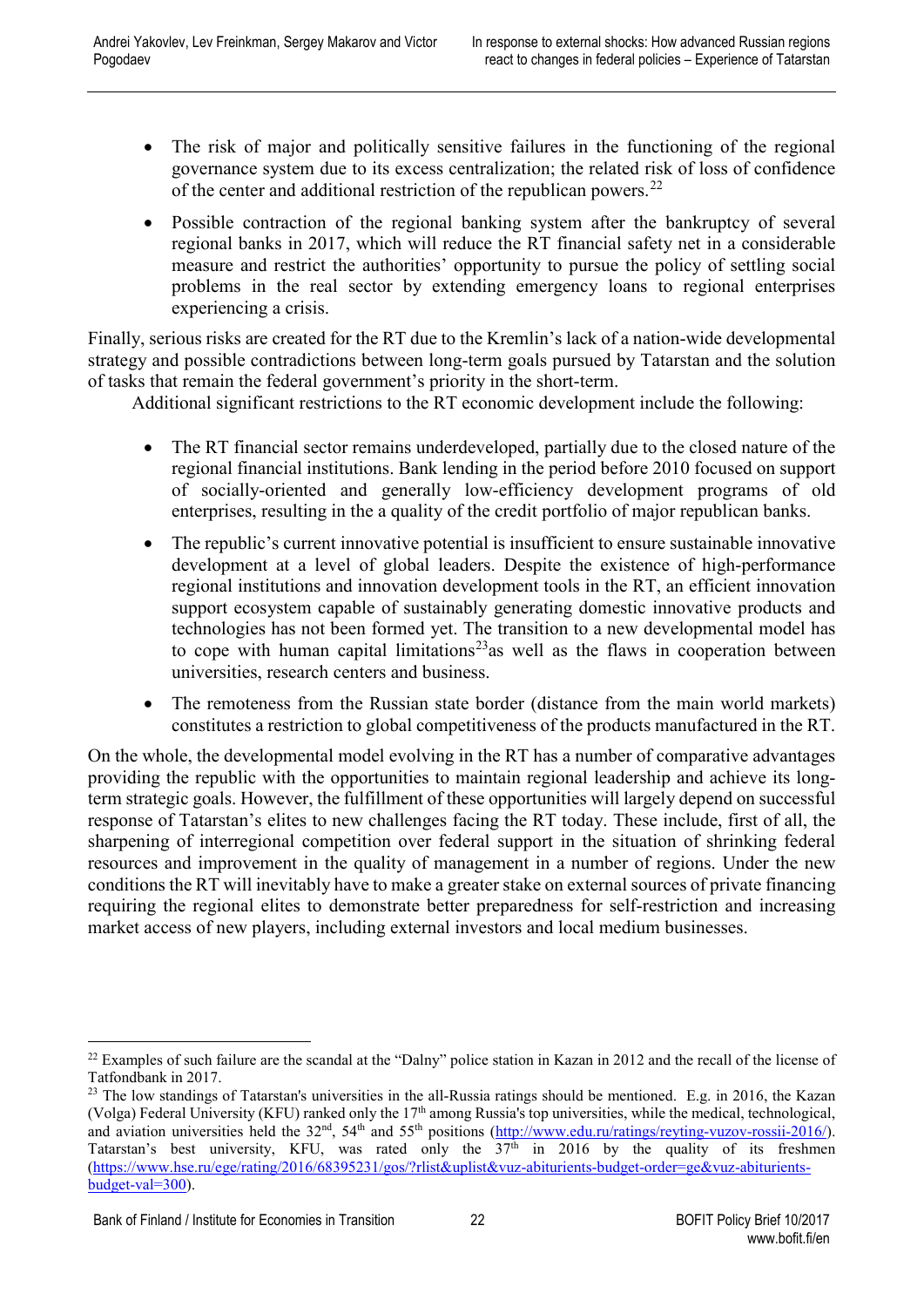# <span id="page-23-0"></span>7. Conclusion

The experience of the Republic of Tatarstan's development during the past 25 years poses considerable interest in the context of analysis of possible regional strategies in response to drastic changes in the system of relations between regions and Russian federal government. The recent history of RT provides examples of successful coping with serious external shocks on the basis of elite consensus and elite cohesion around the idea of "protection of regional interests." In the situation of extreme uncertainly of the 1990s the RT's leaders managed to establish the concept of regional identity and organize a dialogue across religious confessions thus reducing the risks of ethnic and religious conflicts. Due to a balanced internal policy and readiness to seek compromises in relations with the federal government, while consistently advocating its own interests, the regional elite succeeded in achieving sociopolitical stability, which, in its turn, became the reason the RT's leaders to gain authority and trust of the top federal officials. An important prerequisite for this success was the continuity in Tatarstan's institutional development, and the key outcome – establishment of control by the regional elite over the main enterprises located in Tatarstan and gaining wide political autonomy.

Considerable strengthening of the federal government's positions after 2000 called for an adjustment in the RT's original developmental strategy. The factors that became a key to successful finding of a new balance in relations with the federal government were the ability of the RT elites to work out compromise solutions and their capability for robust implementation of major projects that met expectations of federal officials. Active participation in various federal initiatives (including the public procurement reform, setting up special economic zones, implementing e-government technologies, the national investment climate rating, etc.) and traditional leadership in their implementation enabled RT to replace a considerable share of fiscal resources lost by the republic in the process of "separation of powers" in early 2000s by alternative sources of federal funding. Implementation of this consistent and constructive strategy by the regional elite resulted in retention of the RT's wider political autonomy and preservation of control over the key assets.

The crisis of 2008-2009 exposed the problems of the RT's existing developmental model. Elaboration of Strategy-2030 should be seen as the evidence of a new regional consensus formed in respect to the necessity of transition to an alternative developmental model and the indication of shifting the regional policy focus toward support for innovation, development of human capital, attraction of foreign investors, and implementation of the best international governance practices.

Generally speaking, our analysis suggests that effective mechanisms of interest reconciliation within the main elite groups and sustainable elite consensus regarding the republican developmental priorities have been an important comparative advantage of Tatarstan during the entire post-Soviet period. However, drastic changes in external conditions in recent years call for further adjustments in the elite consensus. Before 2010, consensus generally was of defensive nature: it boiled down to preservation of existing assets and status. After 2010, a "modernization consensus" started shaping out (in particular, due to the personality of the new RT president and his personal ambitions), but so far this process has been restrained by reluctance of the incumbent elites to share their resources and status with new players.

Meanwhile, after 2014 the regional elites were confronted with additional challenges. The RT's "special status" was eroded considerably, and this contradicted the habitual stereotype of Tatarstan being a "special region." As a result of such recent external shocks, the RT elites have found themselves in the situation where they have to make a choice of sacrifice they are ready to make for the sake of regional development.

We consider the established track record of the RT as evidence of formation of prerequisites for adjustments in the regional developmental strategy in response to tighter budget constraints and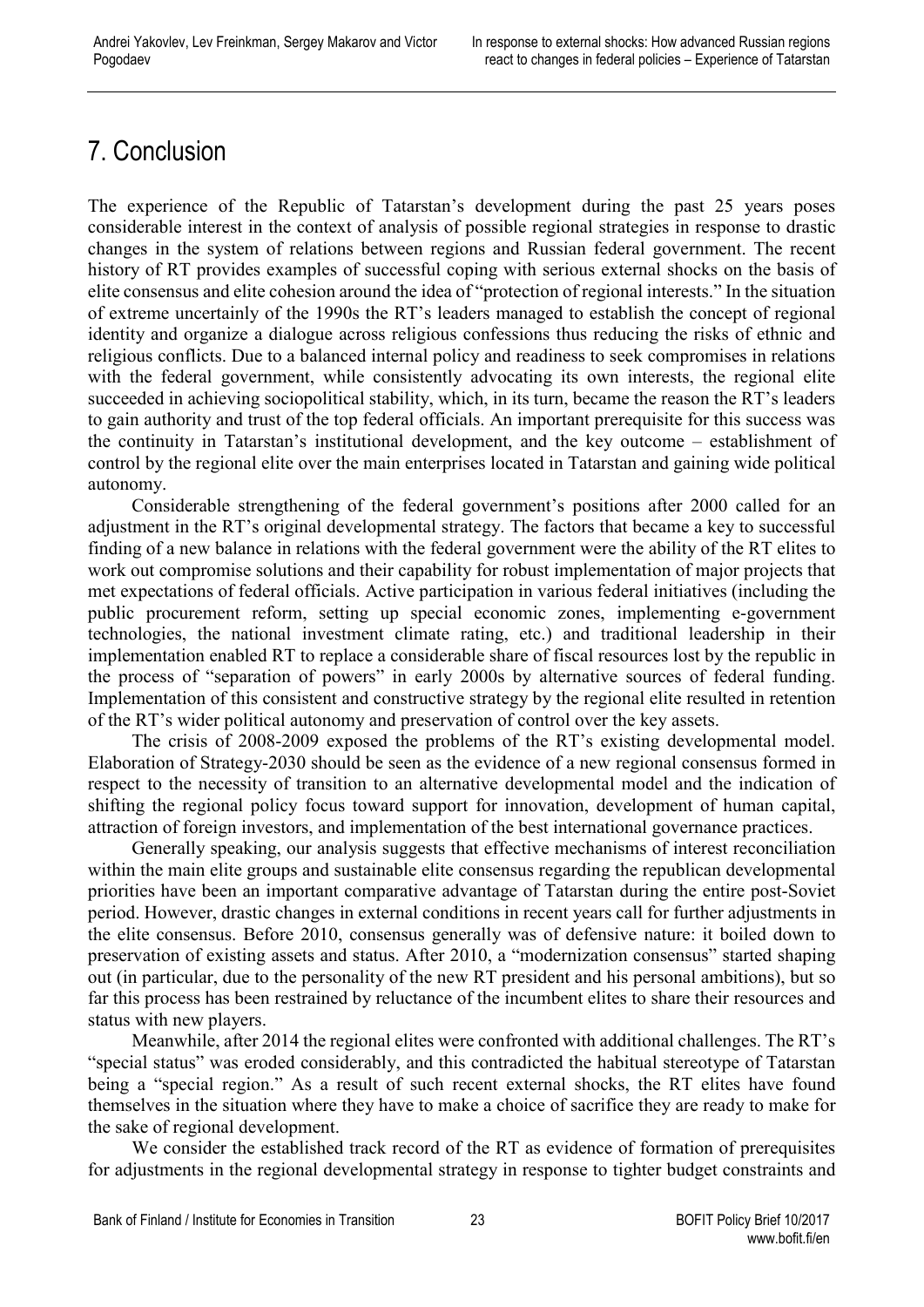the federal government's attempt to change its relations with the regions. In our opinion, Tatarstan (as well as other stronger regions of the RF with similar characteristics) presently demonstrates the potential for moving towards the developmental state model, as key conditions for such transition are currently in place: the elite consensus, a dynamic and reputable leader, national ambitions, and serious external challenges questioning the habitual existence of traditional elite groups.

At the same time, our analysis shows that implementation of ambitious "catching-up development" plans embedded in the Strategy-2030 comes across essential obstacles. Those include the existing "closed" ownership structure of core assets restricting the opportunities for new players to enter the RT market; lower salaries compared to Russia's average causing the outflow of qualified labor from RT and undermining returns on investment in the education system; limited "social lift" opportunities. When compared against the "standards" of the developmental state model, Tatarstan's institutional capacity is relatively weak in the areas of establishing transparent mechanisms for sanctioning poor business performance, taxation of local elites for additional financing of developmental priorities, and broadening the elite coalition to include new players and reflect additional social interests.

Tatarstan is yet to solve the problem of strengthening its positions in the global competition for attracting and retaining talented human resources and the interregional competition inside Russia for preserving its special relations with the federal government. Although the RF leaders still publicly admit that Tatarstan has impressive accomplishments, in recent years several Russian regions also started consistently demonstrating more effective performance while demanding lesser amounts of federal resources than RT and presenting fewer claims for regional exclusiveness. In our opinion, these circumstances are behind the changes in the Kremlin's policy toward Tatarstan since the end of 2016 – including the RF Central Bank's refusal to bail out Tatfondbank and the decision not to renew the Treaty on Separation of Powers between the RF and RT.

It is worth noting that new economic and political challenges the RT elite has to deal with is not unique Tatartan's problem. They have to be addressed to some or another degree by all societies whose stability depends on the arrangements among elite groups concerning the distribution of control over rent flows. The recent books by D. North et al. about 'limited access orders' (North et al. 2009, North et al. 2013) showed that the exhaustion of the existing rent sources put such regimes at risk of within-the-elites split, destabilization and crises.

The alternative positive scenario (which in practice taken place much more rarely) comes down to collective self-restriction of the elites during the crisis with a simultaneous search for new rent sources and enlarging the composition of the "ruling coalition" by admission of new participants capable of infusing more dynamism to the existing "limited access order." In the logic of North et al, this means expanding opportunities for economic and political activity for new, more efficient players. It also means more complex and sophisticated structure and increased sustainability of the "limited access order" that is based on a wider spectrum of interest groups.

We believe that in the Tatarstan's situation the above theoretical notion would suggest a need for the elites to reconsider the existing structure of economic relations and enhance opportunities for access to both resources and governance for new players – external investors, successful medium businesses, and talented young cadre in government and non-government sectors. An important part of solution to this problem is finding adequate compensations for representatives of the incumbent elites whose interests inevitably would be affected. Historical experience of Southeast Asian countries, particularly China, shows that finding such compensations is much easier when development pace is high, as economic growth increases the overall amount of available rents allowing to give some of it to new players without significant losses for the incumbent actors. Therefore, rapid growth is needed as a means of resolving the antagonism between interests of the incumbent elite and those social groups only trying to acquire a place within the elite.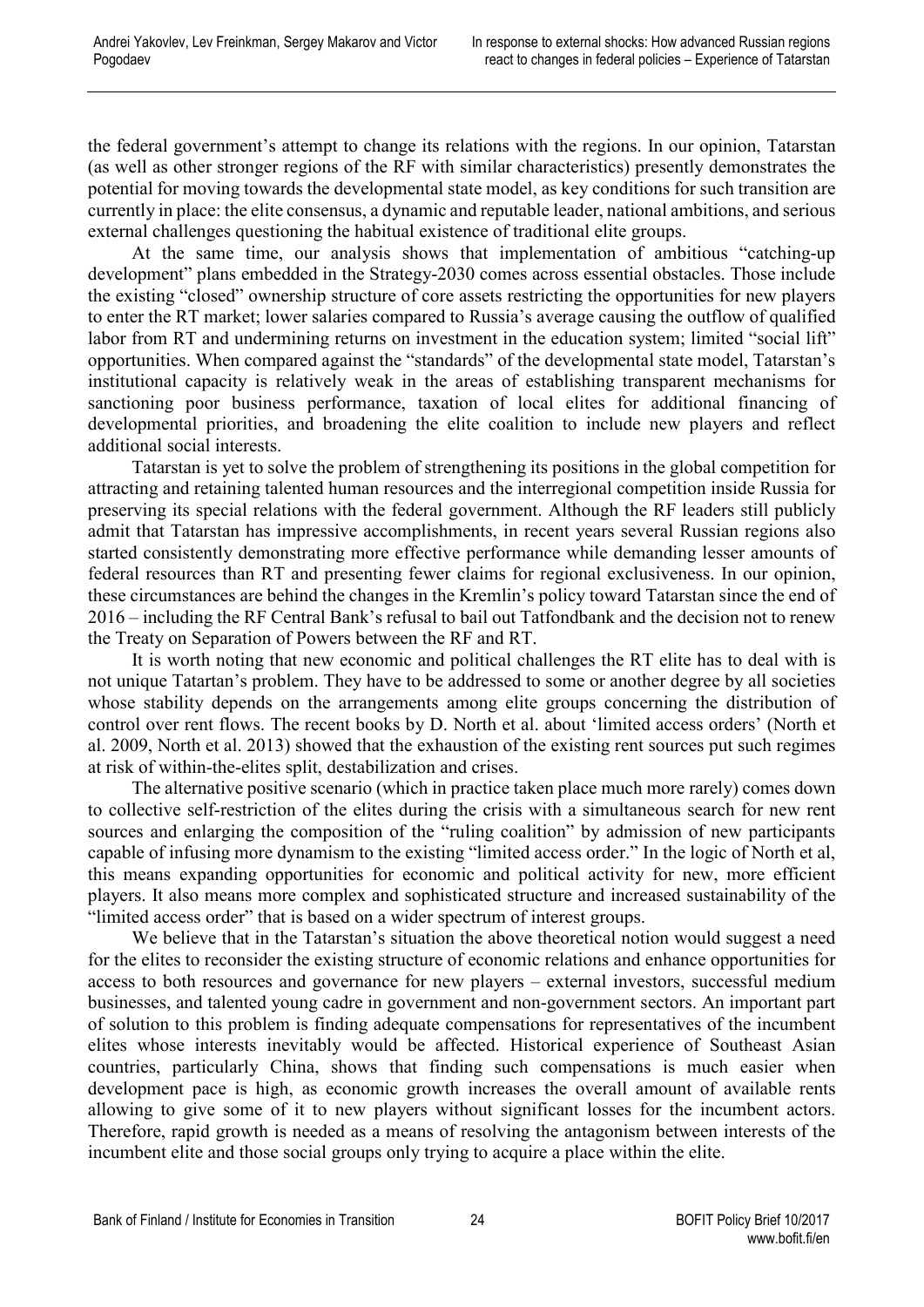The tightening of regional budget constraints and enhancement of regional competition over available resources potentially created new opportunities for transformation of regional developmental strategies in Russia, their greater focus on addressing modernization issues in the logic of the developmental state. The highest potential for such transformation exists in the regions characterized by higher resource wealth, stronger management capacity, greater autonomy, regional patriotism, and sustainable consensus concerning long-term development objectives. Practical prospects of such transformation will depend on the readiness of the regional elites for self-constraint, their ability to maintain consensus in conditions of growing pressure from the federal government, and the constructiveness of the federal regional policy.

In practice, however, experience of 2016-17 suggests that the lack of responsible regional policy by the Russia's Federal Government could become the main obstacle (binding constraint) for transformation of regional developmental strategies. To the outsider, inconsistent, even chaotic federal decisions in the realm of regional policy, which regularly antagonize and upset the leading regional elites, might indicate the absence of any meaningful medium-term federal strategy for managing inter-governmental relations. It is replaced by activities of various powerful individual players who have been using various federal institutions they control for pursuing their own private goals. This makes regional elites insecure and unmotivated. In such a situation, if it remains intact for an extended period, any longer-term regional strategies become senseless. Instead it would encourage regional elites to switch back to a more traditional mode of operations – stop their modernization efforts (both policy reform and long-term investment projects) and invest their political capital in improved protection of its wealth (including through additional capital transfer outside of Russia).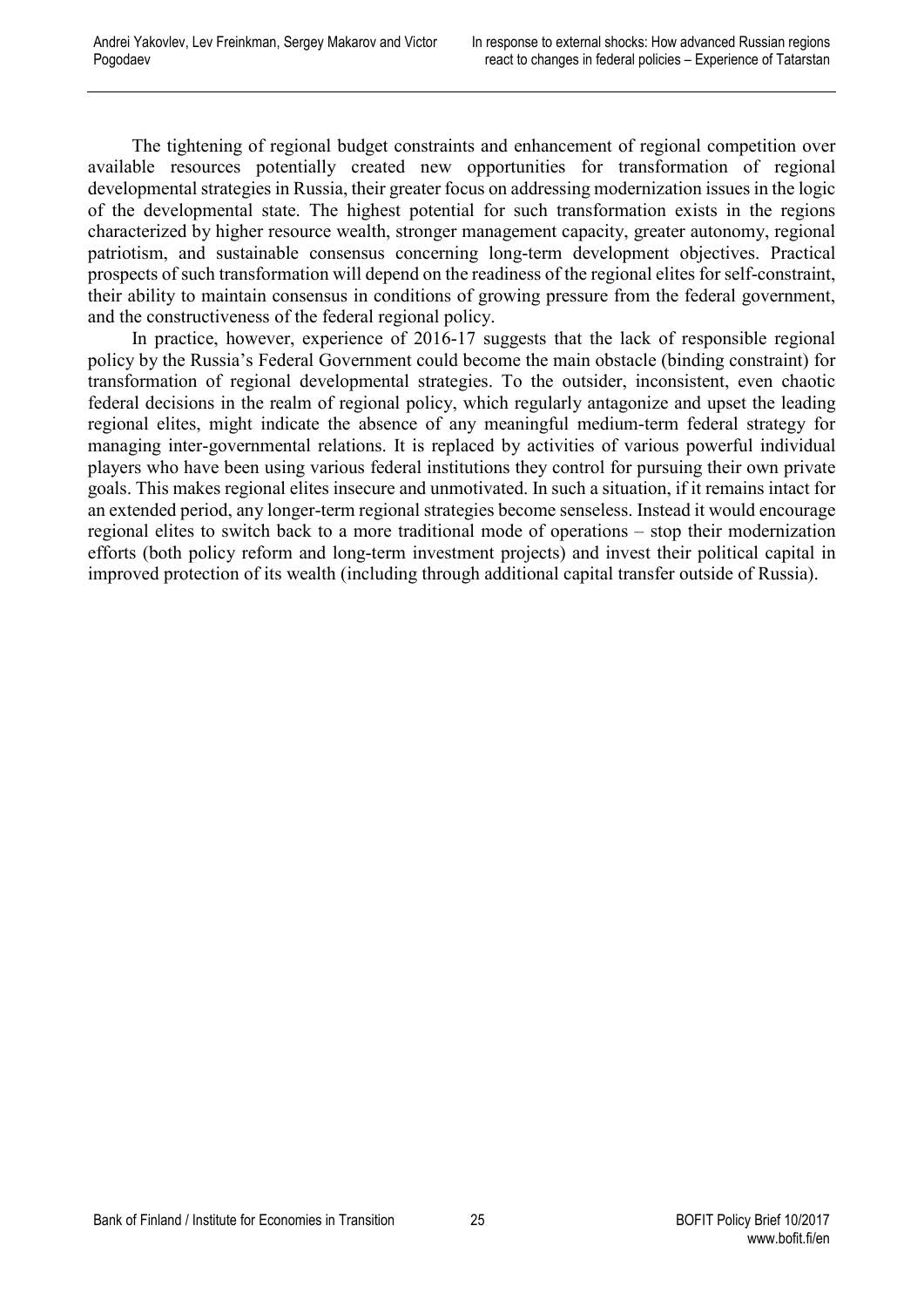# <span id="page-26-0"></span>References

Amsden, Alice (1989) Asia's Next Giant: South Korea and Late Industrialization, Oxford University Press, 1989.

Amsden, Alice and Chu Wan-Wen (2003) *Beyond Late Development: Taiwan's Upgrading Policies*, MIT Press, 2003

Åslund, Anders, (2004), Russia's Economic Transformation under Putin, *Eurasian Geography and Economics*, 45:6, 397-420

Baranov, A., Malkov, E., Polishchuk, L., Rochlitz, M., Syunyaev G. (2015). Measuring Institutions in Russian Regions: Methodology, sources, Sources of Data, Analysis. *Voprosy Ekonomiki*, No. 2, pp. 69-102

Bornstein, Morris, (1994), Russia's mass privatisation programme. *Communist Economies and Economic Transformation*, 6:4, 419-457

Bradshaw, Michael and Prendergrast, Jesica, (2005), The Russian Heartland Revisited: An Assessment of Russia's Transformation, *Eurasian Geography and Economics*, 46:2, 83-122

Braginskaia, E. (2012). 'Domestication' or Representation? Russia and the Institutionalisation of Islam in Comparative Perspective, *Europe-Asia Studies*, 64:3, 597-620

Chibber, Vivek. (2014). The Developmental State in Retrospect and Prospect: Lessons from India and South Korea. In by Michelle Williams (Ed). The End of the Developmental State? Routledge. NY-London. Routledge Studies in Development and Society. Pp. 30-54

Darrell, Slider (1997). Russia's Market-Distorting Federalism, *Post-Soviet Geography and Economics*, 38:8, 445-460

De Melo, Martha, Ofer, Gur and Yossifov, Plamen, (1999), Transition in Regional Capitals along the Volga, *Post-Soviet Geography and Economics*, 40:8, 553-616

Doner, Richard F., Bryan K. Ritchie, and Dan Slater. (2005). Systemic Vulnerability and the Origins of Developmental States: Northeast and Southeast Asia in Comparative Perspective. *International Organization* 59, Spring, pp. 327-361

Doner, R.F., Schneider, B. R. (2016). The Middle Income Trap: More Politics than Economics. *World Politics*. Vol.68, No.4, pp.608–644

Dowley, Kathleen M., (1998). "Striking the Federal Bargain in Russia: Comparative Regional Government Strategies," *Communist and Post-Communist Studies*, 31, 4:359–380

Drobizheva, Leokadiya (1999), Comparison of Élite Groups in Tatarstan, Sakha, Magadan, and Orenburg, *Post-Soviet Affairs*, Vol.15, No.4, p.387-406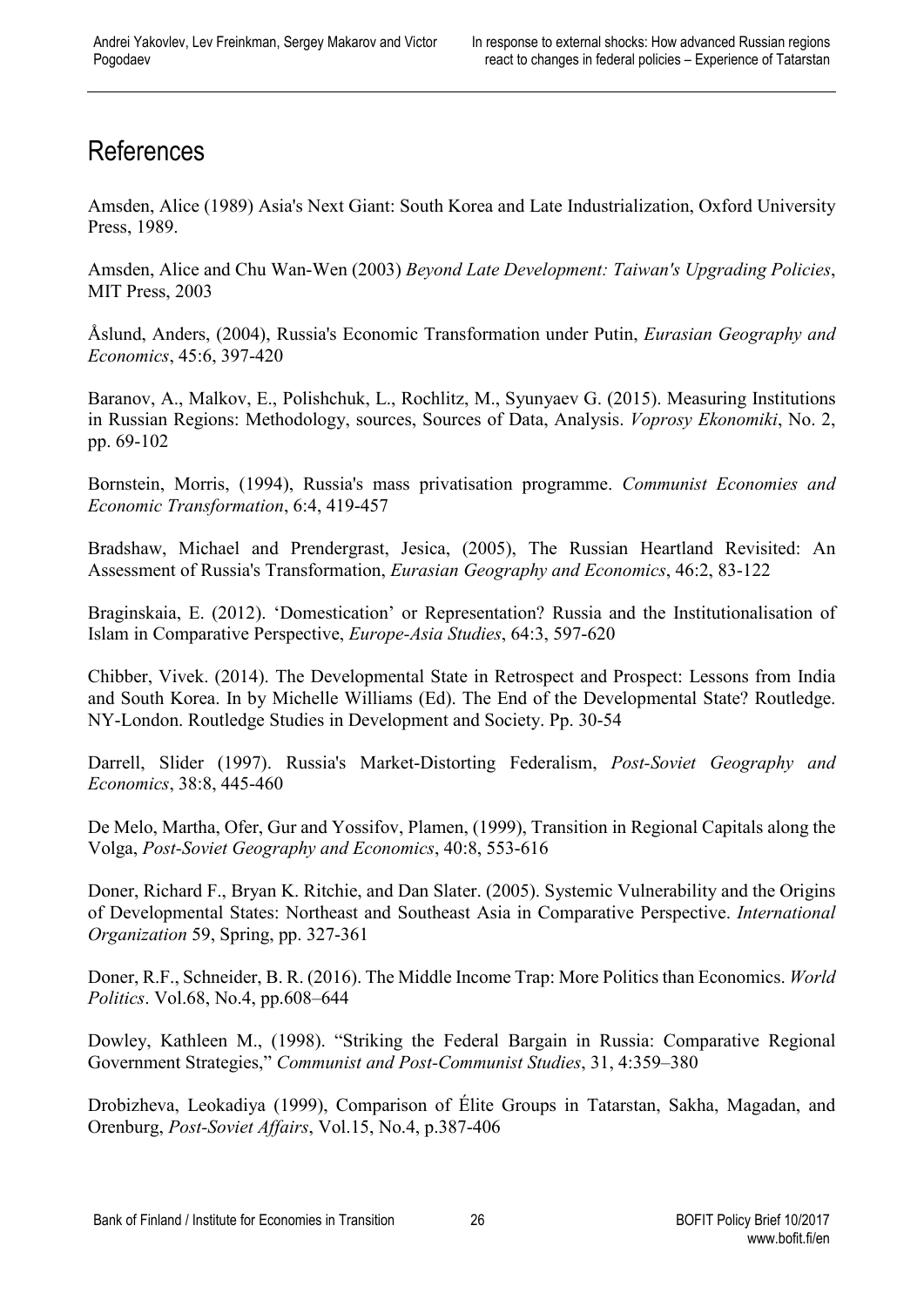Evans, Peter. (2014). The Developmental State: Diverging Responses to the Modern Economic Theory and the Twenty-First-Century Economy. In by Michelle Williams (Ed). The End of the Developmental State? Routledge. NY-London. Routledge Studies in Development and Society. pp 220-240

Freinkman Lev & Andrei Yakovlev. (2015). Institutional frameworks to support regulatory reform in middle-income economies: lessons from Russia's recent experience. *[Post-Communist Economies](http://www.tandfonline.com/toc/cpce20/current)*. Volume 27, [Issue 3,](http://www.tandfonline.com/toc/cpce20/27/3) pp 354-369

Gelman V.Ya. (1998) Regionalnaya vlast' v sovremennoi Rossii: instituty, rezhimy i praktiki. [Regional Power in Today's Russia: Institutes, Regimes, Practices (in Russian)]. – *Polis. Political Studies*. 1998. No 1, p. 87

Gokhberg, L. (ed.). (2012). Russian Regional Innovation Development Ranking. Volume 1. Moscow: National Research University – Higher School of Economics.

Gokhberg, L. (ed.). (2017). Russian Regional Innovation Development Ranking. Volume 5. Moscow: National Research University – Higher School of Economics.

Hagendoorn, Louk, Poppe, Edwin and Minescu, Anca, (2008), Support for Separatism in Ethnic Republics of the Russian Federation, *Europe-Asia Studies*, 60:3, 353-373

Hutchison [Michael a](http://www.sciencedirect.com/science/article/pii/S0889158399904276#!)nd [Kathleen McDill.](http://www.sciencedirect.com/science/article/pii/S0889158399904276#!) (1999). Are All Banking Crises Alike? The Japanese Experience in International Comparison. *[Journal of the Japanese and International Economies](http://www.sciencedirect.com/science/journal/08891583)*. [Volume 13, Issue 3,](http://www.sciencedirect.com/science/journal/08891583/13/3) September 1999, Pages 155-180

Kahn, Jeff, (2000), The Parade of Sovereignties: Establishing the Vocabulary of the New Russian Federalism, *Post-Soviet Affairs*, 16:1, 58-89

Khakimov, R. (2014) Tatarstan: ideologiya regional'nogo razvitiya [Tatarstan: Ideology of Regional Development (in Russian)]. Kazan: Kazan Center of Federalism and Public Policy; YAZ Publishers.

Kopsidis, Michael, (2000), Disintegration of Russian Grain Markets in Transition: Political and Economic Dimensions, *Post-Communist Economies*, 12:1, 47-60

Lapina, N., Chirikova, A. (2004). Putinskie reformy i potenysial vliyaniya regional'nyh elit [Putin's reforms and the regional elites' potential of influence (in Russian)]. Moscow: Institute of Sociology of the Russian Academy of Sciences, Friedrich Ebert Foundation, Moscow Branch

Lee Kuan Yew (2000). From Third World to First: The Singapore Story, 1965-2000. HarperCollins

Levina, Irina, Kisunko, Gregory, Marques, Israel I., and Yakovlev, Andrei. (2016). Uncertainty as a factor in investment decisions: the case of the Russian Federation's regions. Policy Research working paper; no. WPS 7806. Washington, D.C. : World Bank Group

Lim, Wonhyuk (2000), The Origin and Evolution of the Korean Economic System. Seoul: Korea Development Institute Press.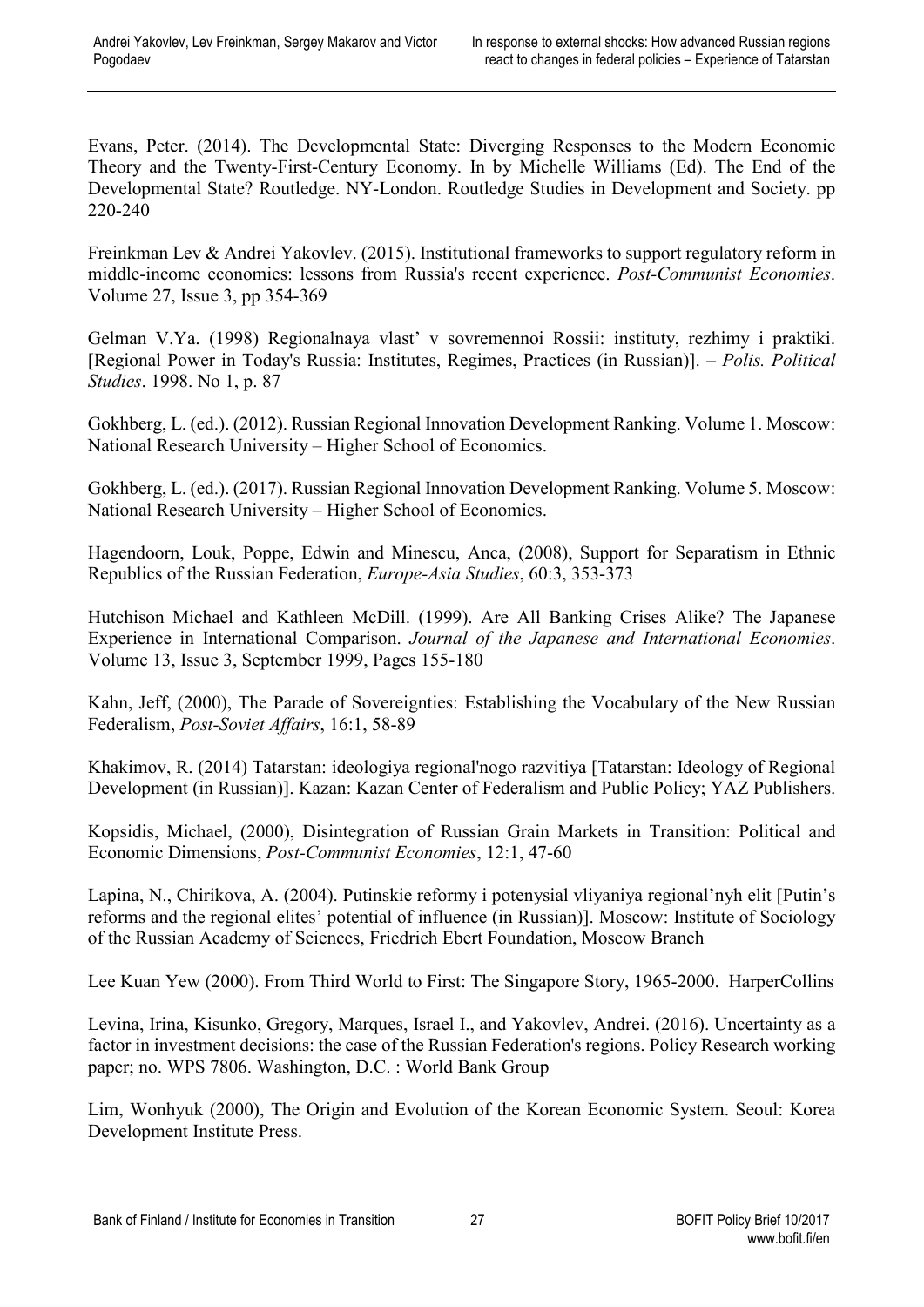Matsuzato, Kimitaka, (2004), Authoritarian transformations of the Mid-Volga national republics: an attempt at Macro-Regionology. *Journal of Communist Studies and Transition Politics*, 20(2), 98-123

McCann, Leo, (2004), Globalisation and post-socialist development: the Tatarstan variety of capitalism, *Post-Communist Economies*, 16:3, 349-362

Mikhailov V.V., (2010), Authoritarian Regimes of Russia and Tatarstan: Coexistence and Subjection, *Journal of Communist Studies and Transition Politics*, 26:4, 471-493

Nikitin, A. (2016) [Investment Rating as an Instrument of Effective Government](javascript:) Management [Stimulation in Russian Regions.](javascript:) // *[Economic](https://elibrary.ru/contents.asp?issueid=1709731) Policy*. V. 11. [No.](https://elibrary.ru/contents.asp?issueid=1709731&selid=27810883) 6, 192-221

North, D., Wallis, J. J., & Weingast, B. R. (2009). Violence and social orders: A conceptual framework for interpreting recorded human history. New York: Cambridge University Press.

North, D., Wallis, J. J., Webb, S., & Weingast, B. R. (Eds.). (2013). In the shadow of violence: The problem of development in limited access societies. New York: Cambridge University Press.

Orttung, Robert W. (2004). "Business and Politics in the Russian Regions," *Problems of Post-Communism*, 51, 2: 48–60

Ovcharova, L., Prokofieva, L. (2014) System of Social Care Designed to Combat Poverty in the Regions of Russia. *[SPERO. Social Policy, Expertise, Recommendations, Overviews](https://publications.hse.ru/articles/?mg=67242396)*. No. 19, 87-102.

Public Opinion Foundation (FOM). (2011). Report "Sostoyaniye Bytovoi Korruptsii v Rossiskoi Federatsii" [Situation with Petty Corruption in the Russian Federation (in Russian)]. Moscow

Putterman [L. \(](http://www.sciencedirect.com/science/article/pii/S0305750X97000600)1997). On the past and future of China's township and village-owned enterprises. *[World Development](http://www.sciencedirect.com/science/journal/0305750X)*. [Vol. 25, Issue 10](http://www.sciencedirect.com/science/journal/0305750X/25/10) (October), pp. 1639–1655

Rochlitz M. (2016). Collective Action Abroad: How Foreign Investors Organize / NRU Higher School of Economics. Series PS "Political Science". No. WP BRP 32/PS/2016

Rutland, Peter, (2015), Petronation? Oil, gas, and national identity in Russia, *Post-Soviet Affairs*, 31:1, 66-89

Sabel Charles & Luke Jordan (2015). Doing, Learning, Being: Some Lessons Learned from Malaysia's National Transformation Program. Competitive Industries and Innovation Program. World Bank. Washington DC. January 2015

Sagers, Matthew J., (2006), The Regional Dimension of Russian Oil Production: Is a Sustained Recovery in Prospect? *Eurasian Geography and Economics*, 47:5, 505-545

Salagaev A., Sergeev S. (2013). Regional Elite of Republic of Tatarstan: Structure and Evolution. *Politeia*, No. 2 (69), pp. 74-85

Sharafutdinova, Gulnaz, (2016). Coping with Economic Crisis in Russia's Regions: the Case of Tatarstan. *Russian Analytical Digest,* No. 182, 20 April, 7-9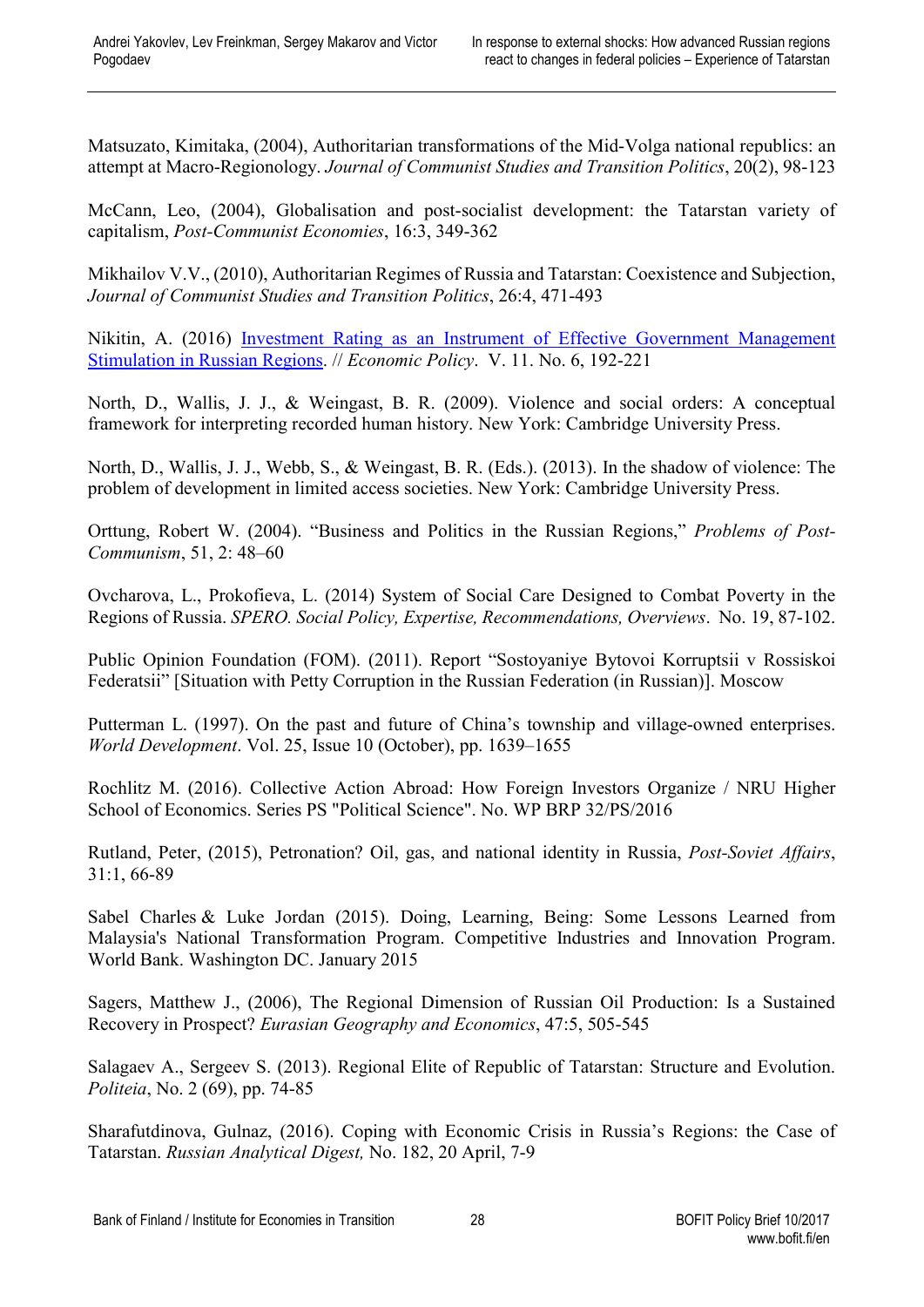Sharafutdinova, Gulnaz (2003). Paradiplomacy in the Russian Regions: Tatarstan's Search for Statehood, *Europe-Asia Studies*, Vol. 55, No. 4, 613–629

Sharafutdinova, G. (2000). Chechnya vs. Tatarstan: Understanding Ethnopolitics in Post-Communist Russia. PROBLEMS OF POST COMMUNISM. Vol.47, No.2, March-April 2000, p.13-22.

Shaymiev, M. (2001). Strategiya razvitiya Respubliki Tatarstan [Developmental Strategy of the Republic of Tatarstan (in Russian)]. *Herald of the Volga Region Academy for Public Administration*. No. 1, 16-24.

Stanovaya, T. (2017) Transformatsia putinskikh elit: 2014−2024. [Transformation of Putin's Elites: 2014−2024. (in Russian)]. Carnegie Moscow Center. July 26, [http://carnegie.ru/2017/07/26/ru-pub-](http://carnegie.ru/2017/07/26/ru-pub-72625)[72625](http://carnegie.ru/2017/07/26/ru-pub-72625)

Stoner-Weiss, Kathryn (1999). Central Weakness and Provincial Autonomy: Observations on the Devolution Process in Russia, *Post-Soviet Affairs*, 15:1, 87-106

Strategy of Socioeconomic Development of the Republic of Tatarstan until 2030 (2015). Approved by RT Law of 17 June 2015 No. 40-ZRT

Vartapetov, Karen (2011), Russian Fiscal Federalism under Stress: Federal Support of Regions during the Global Financial Crisis, *Eurasian Geography and Economics*, Vol.52, No.4, pp. 529-542

Weitzman M. L., Xu C. (1994). Chinese township–village enterprises as vaguely defined cooperatives. *[Journal of Comparative Economics](http://www.sciencedirect.com/science/journal/01475967)*, [Vol. 18, Issue 2](http://www.sciencedirect.com/science/journal/01475967/18/2) (April), pp. 121–145.

World Bank (2017). Governance and the Law. World Development Report. Washington, DC

Zimin, Dmitry (2010). Promoting Investment in Russia's Regions, *Eurasian Geography and Economics*, 51:5, 653-668

Zimin, Dmitri and Michael Bradshaw (2003), "Local Politics, Economic Structure, and Performance: The Case of Sakhalin," *Eurasian Geography and Economics*, 44, 4:287–304, 2003.

Zubarevich, N. (2010). Regiony Rossii: neravenstvo, krizis, modernizatsia. [Russian Regions: Inequality, Crisis and Modernization. (in Russian)]. Moscow: Independent Institute for Social Policy

Zubarevich, N. (2014) The Russian Space: After Crimea and in the Midst of the Crisis**.** *Pro et Contra*, May-August, 118-128

Zverev, Yury (2007). "Kaliningrad: Problems and Paths of Development," *Problems of Post-Communism*, 54, 2:9–25, 2007.